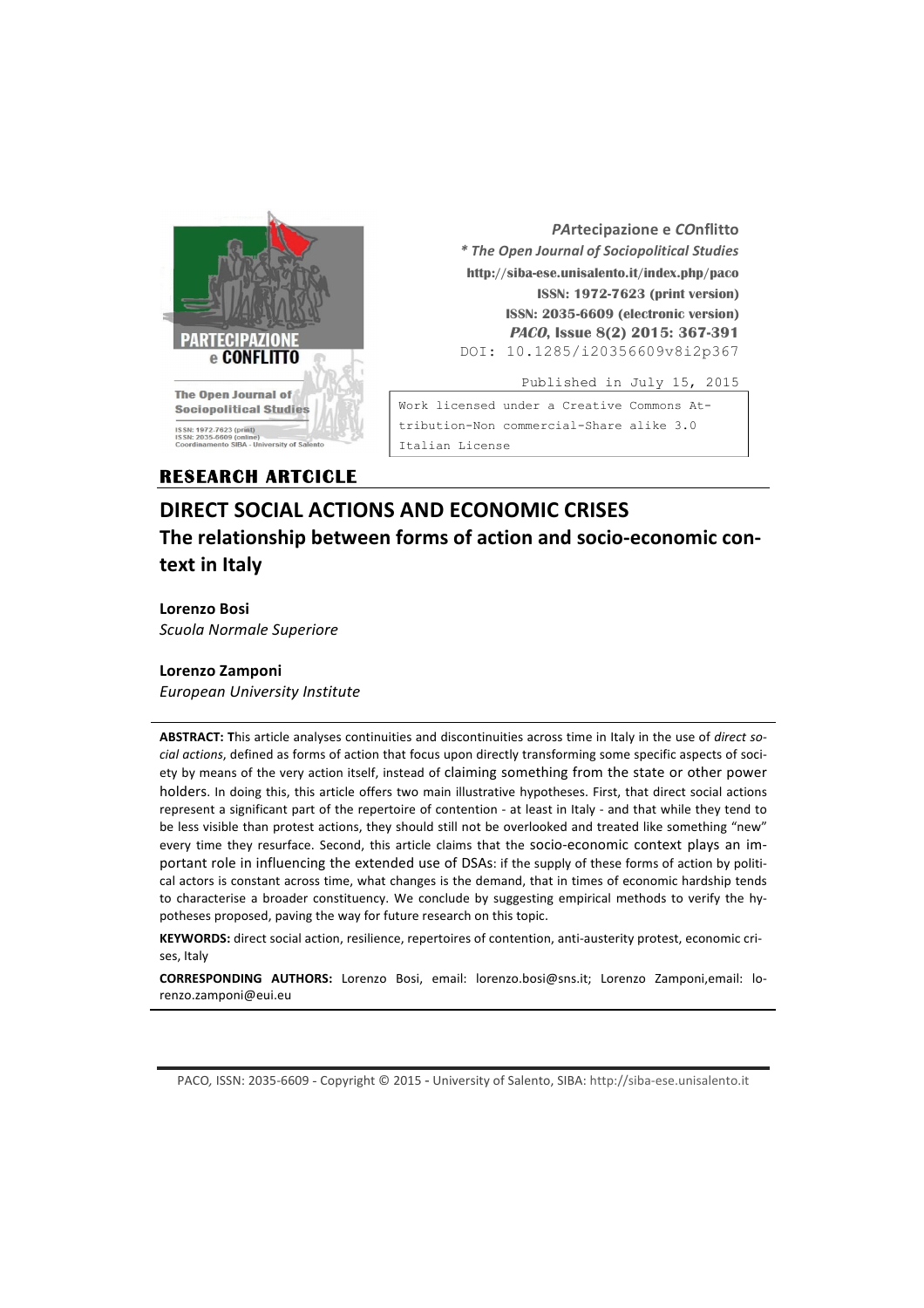#### 1. Introduction:

On the 6<sup>th</sup> of May 1978, Gilles Ceron wrote the following satirical commentary in Le *Monde*, in reference to the Italian crisis of the dav:

Bad News from Italy. Rome, late April 2021. As a result of the tragic events which have been occurring here, the seventy-fifth anniversary of the Italian Republic has been very soberly celebrated. It will be recalled that the Italians have never had a sense of the State, because of their long history of invasions and divisions, and that, in the climate of institutional disintegration, the days of the Italian Republic are numbered. On this occasion, the President of the Italian Republic received numerous messages of sympathy, notably from the Prime Minister of the XII French Republic, the Presidents of California, Wyoming, and forty other North American republics, from the kings of Murcia and of Wales, and from the Grand Duke of Schleswig-Holstein. (Quoted in: Salvati 1979, 46)

April 2021 has still to come, and the idea of Italy going through a dramatic crisis, with the President receiving messages from the Scottish and Catalan presidents, among others, is at this point far from science fiction. For the moment, these words seem at least partially prophetic. Back in 2011, the 150<sup>th</sup> anniversary of the unification of Italy was celebrated quite soberly by the President of the Republic and the other institutions, due to the constraints imposed by the economic crisis in which the country was, and, unfortunately, still is embroiled.

We have decided to use this quote to introduce our work because it shows how the idea of such a dramatic economic crisis in Italy is far from new and how the representation of the economic crisis in the 1970s was quite similar to what is happening today - a situation whereby the economic crisis and the related public policies have dramatically influenced both the daily life of European citizens and the public debate throughout the continent for the last five years.<sup>1</sup> No social or political actor in contemporary Europe can propose an agenda without referring to the recession, to the rising levels of unemployment, to the mechanisms of control of public and private debt, or to the cuts to welfare systems and public services (Giugni and Lorenzini 2014). This process has included several episodes of political contention that have been shaped or at least influenced by the social and economic context (Kriesi 2012; Bramall 2013; della Porta and Mattoni 2014; Della Porta 2015).

Against this background, social movement scholars have observed over the last number of vears an increase in forms of participation that ignore or circumvent the traditional state-addressing repertoires of action, and that focus instead on a 'self-

 $^{\rm 1}$  In this article we focus in particular on the economic dimension of the Italian crisis. However, we are well<br>368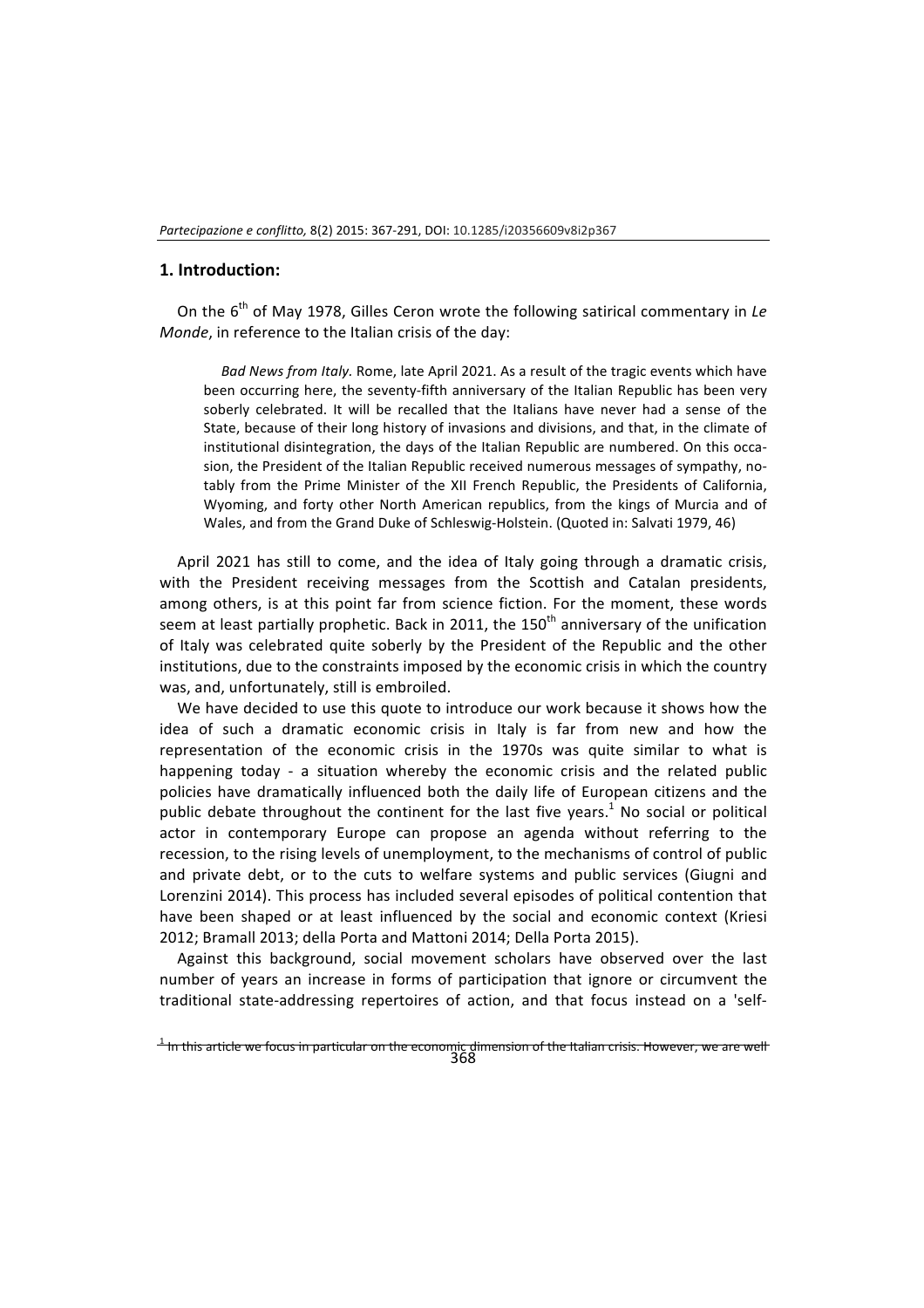changing' society as part of everyday politics, in which the distinction between the public and private spheres is blurred (Kousis and Paschou 2014).<sup>2</sup> Alternative forms of resilience, mutualism and prefigurative politics are different labels that often define the same set of phenomena: boycotts, solidarity action, political consumerism, alternative finance (e.g. crowd funding, food banks), collective purchasing groups, occupations, self-management, free legal advice and medical services, to mention just a few. There seems to be an increase in the types of collective action that we refer to in this article as *direct social actions* (hereafter, DSAs). In deploying this broad and comprehensive concept, we have in mind actions that do not primarily focus upon claiming something or other from the state or other power holders - whether this might be seen in revolutionary or reformist terms - but that instead focus upon directly transforming some specific aspects of society by means of the very action itself.<sup>3</sup>

These practices are often presented as something new, unexpected and unprecedented. This article aims to challenge this "newness". By doing so, we acknowledge the peculiarities of what is happening at this particular historical conjuncture, but we claim that DSAs have surfaced and resurfaced many times, being consistently a part of the existing repertoire of action, and that a context characterised by economic crisis and austerity plays a significant role in their extended use. In order to demonstrate this, our article focuses instrumentally on the Italian case, and in particular on the continuities and discontinuities between the presence of DSAs in the current context of crisis and austerity, and in two other dissimilar stages of Italy's recent past. One such stage dates to the 1970s, when Italy was convulsed by a major wave of contention during a period of economic hardship; the other to the 2000s, when a period of economic stability formed the backdrop to the mobilization of the Global Justice Movement (hereafter, GJM). Based on the similarities and dissimilarities in how DSAs presented themselves in these three different periods, we propose two main arguments, which we formulate as hypotheses for further research.

Firstly, we argue that DSAs represent a significant part of the repertoire of contention - at least in Italy - and that while they tend to be less visible than protest actions, they should still not be overlooked and treated like something "new" every time they resurface.

 $2$  Throughout this article, the terms "forms", "practices" and "actions", as well as "repertoires of collective action", "repertoires of contention" and "tactical repertoires", are used interchangeably.

 $3$  By focusing in this article on DSA we do not want to imply that conventional forms of action have somehow disappeared. Rather it seems quite clear that DSA serve now days as springboards for more conventional forms of action and anyway interact with these.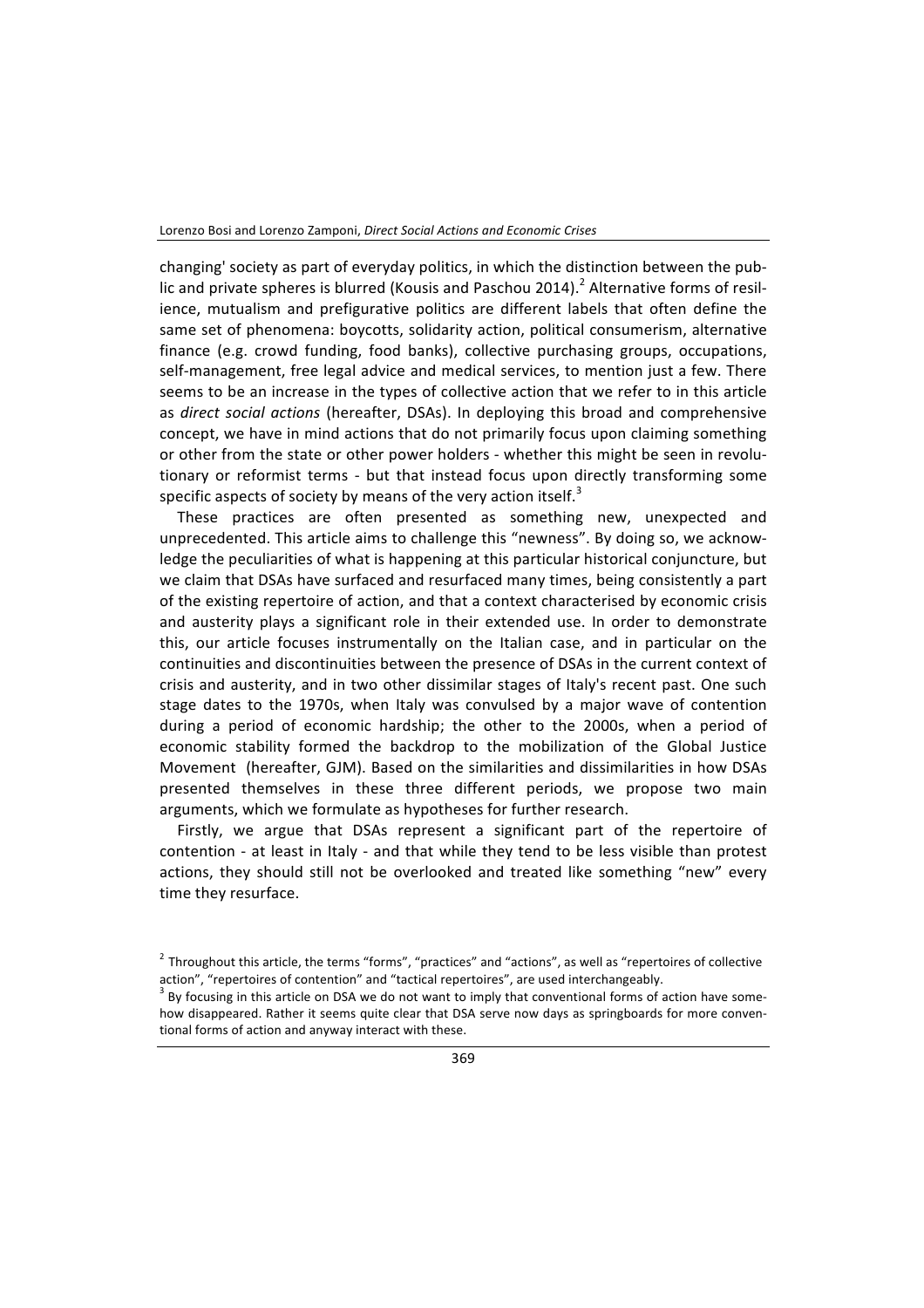Secondly, and clearly connected with the previous point, we claim that socioeconomic context plays an important role in influencing the extended use of DSAs. In fact, through our comparison with the 1970s episode, we seek to elucidate how the current economic crisis seems to favour the emergence of instances of DSAs characterised by significant similarities with those of that decade of economic hardship. And, through the comparison with the 2000s, we show how the current economic crisis favours the reshaping of DSAs that originally developed in a very different context; that is, they developed out of a politics of altruism and 'ethical' action, amid economic conditions that were generally stable.

If the supply of these forms of action is constant across time, what changes, in our hypothesis, is the demand in times of economic hardship. Indeed on the supply side, political actors have, structurally speaking, the possibility to resort to DSA, but the choice to do so is related to the level of demand for such forms of action in the constituency to which the actors refer. Thus it is not only the case that in the current context of economic hardship, actors have a strong incentive to propose forms of action that characterised a previous period of crisis (the 1970s); it is also the case that when they appropriate and utilise forms of action developed in a different kind of economic context (like the 2000s), they tend to reshape them in an effort to address the wider audience that the economic crisis provides.

In the following section, relying on the social movements literature, we briefly refer to the conceptualization of repertoires of contention, suggest which main factors usually influence the selection of forms of action, and explain what we mean by DSA, and how this concept relates to the existing literature. In the remaining part of the article, we then point out the most relevant cases of DSA in Italy in, firstly, the current wave of anti-austerity mobilisation, secondly in the 1970s, and thirdly during the GJM. We conclude by discussing the relationship between DSAs and the social and economic context in Italy across time, and by suggesting empirical methods to verify the hypotheses proposed, paving the way for future research on this topic.

#### **2. Repertoires of contention and Direct Social Actions**

If one of the constants in the social movements literature has been to present contemporary episodes of contention as novel, or at least as different from previous ones probably due to the interest of scholars to justify their latest research - it is also true that such readings have often been challenged over the last forty years. We are, in a sense, not saying anything new in this article by suggesting that today, repertoires of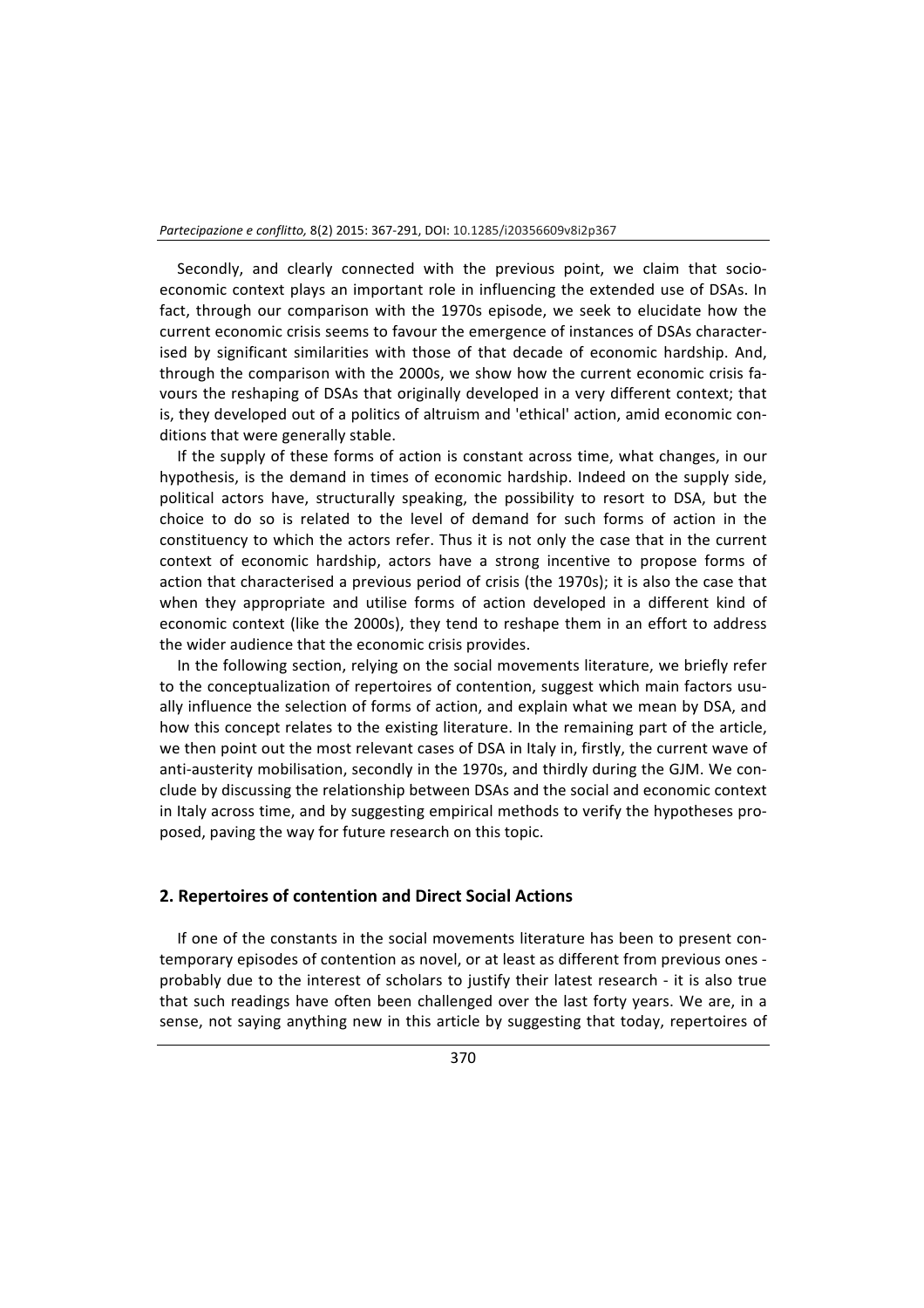action cannot be presented as entirely novel, and that "tactical innovation" (McAdam 1983) is something exceptional rather than the norm. It is widely known that social movement activists do not reinvent the wheel every time they mobilize. Repertoires, instead, are "reproduced over time, because they are what people know how to do when they want to protest. The forms of action used in one protest campaign tend to be recycled in subsequent ones" (della Porta and Diani 2006, 182). The selection of actions is the result of a very limited menu of options that activists have in front of them (Tilly 1978; Tarrow 1998; della Porta and Diani 2006).

As first introduced by Charles Tilly (1978), the notion of the repertoire of collective action referred to a 'toolbox' of various established forms of action - or 'templates' of action - available for actors to draw upon. This they did because they considered these actions to be practicable for the achievement of a variety of purposes: to persuade or coerce authorities; to express a shared sense of collective identity; to shape value systems; to mobilize resources during contentious interactions with other actors for the intended purpose of challenging or resisting change, and so on. Thus, it has become one of the staple concepts of the social movement literature (Taylor and Van Dyke 2004). 

The ways in which social movements select particular tactics instead of others are intrinsically linked to their views of society, the critique they wish to put forward, and the changes they aim to bring about. Social movements take action within specific social environments, which make certain action forms appear adequate while others look unacceptable or futile. The processes that lead to such choices - the collective and individual making-sense - are vital to understanding the dynamics of participation, particularly in times of crisis, when the set of accepted action forms is reconfigured. However, repertoires of action are not only influenced by their socio-political environment - that is, its type, or its 'temperature' at any given time. They are also influenced, through direct (i.e. biographical impact or abeyance structures) and indirect routes (i.e. media coverage), by the diffusion of tactics from earlier movements to later ones, or between contemporary movements - what social movement scholars have called the spillover effect (Meyer and Whittier 1994; Whittier 2004).

The focus of our work is on a wide set of different collective action phenomena, which we have analysed from different points of view. In fact, the emergence of forms of action based on the idea of a self-changing society (what we define as DSAs) - instead, that is, of appealing to state authorities to produce a change in public policy has been discussed in different contexts, with different approaches that tend to capture different aspects of the phenomenon.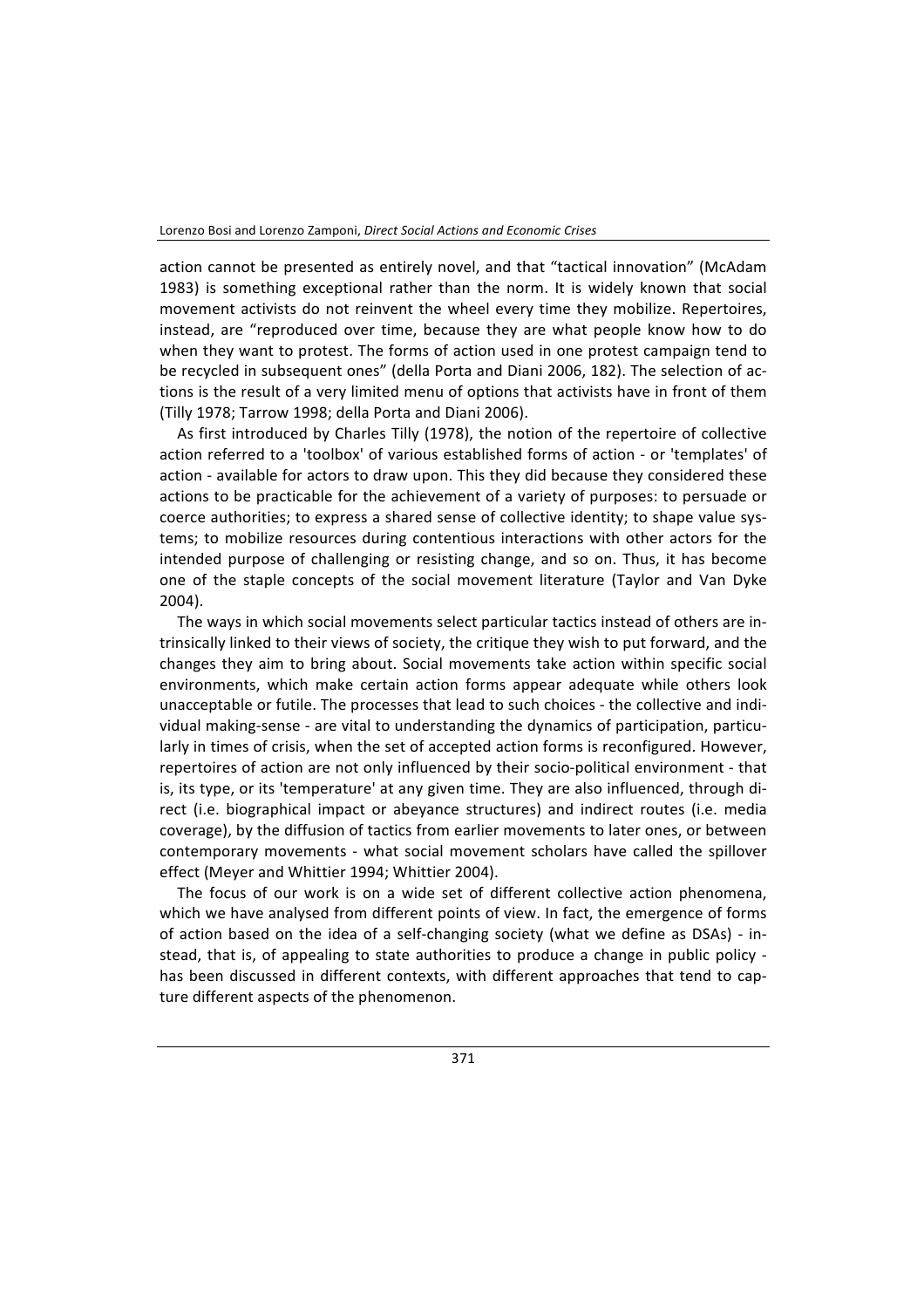For example, in the context of the scholarly dialogue on collective action and different forms of activism - particularly as it relates to the analysis of altruism-driven forms of action - the concepts of *economic activism* and *sustainable community movement* have been proposed:

SCMOs [sustainable community movement organisations] can be defined as social movement organisations that have the peculiarity of mobilising citizens primarily via their purchasing power and for which the main 'battlefield' is represented by the market where SCMOs' members are politically concerned consumers. (Forno and Graziano 2014, 142)

The focus here is on the choice of various types of economic behaviour as part of a political strategy - choices relating, in particular, to political consumerism, purchasing groups, local organic food schemes, community renewable energy initiatives, ecohousing, community currencies and time banks (Forno and Graziano 2014). These forms of action are utilised for different long-term goals, following diverse ideological approaches - from the construction of an alternative society to the creation of dissenting niches within a free market economy. What they share is the idea of politicizing economic choices and empowering citizens in their role as consumers. In short, they identify economic choice as political behaviour.

Shifting the focus from 'ethical' economic actions in the context of the Global Justice Movement to solidarity actions developed as coping strategies in the context of the current economic crisis, quite a similar approach has brought us the concept of alter*native forms of resilience*:

Alternative forms of resilience are nonmainstream/capitalist economic and noneconomic practices through which citizens build community resilience when confronted with hard economic times through austerity policies, decreasing social welfare policies and threatened economic and social rights. (Kousis and Paschou 2014,10)

In this case, the focus is not only on the form of the action, but also on the social and economic context in which it takes place - namely that of the current economic crisis and of the implementation of austerity policies. This approach has mostly been applied to solidarity-based exchanges and networks, cooperative structures, barter clubs and networks, credit unions, ethical banks, time banks, alternative social currency, citizens' self-help groups, and social enterprises (Kousis and Paschou 2014). Once again we are referring to forms of action that belong mainly to the economic realm, frequently overlapping with those identified in the previous category, but this time with an important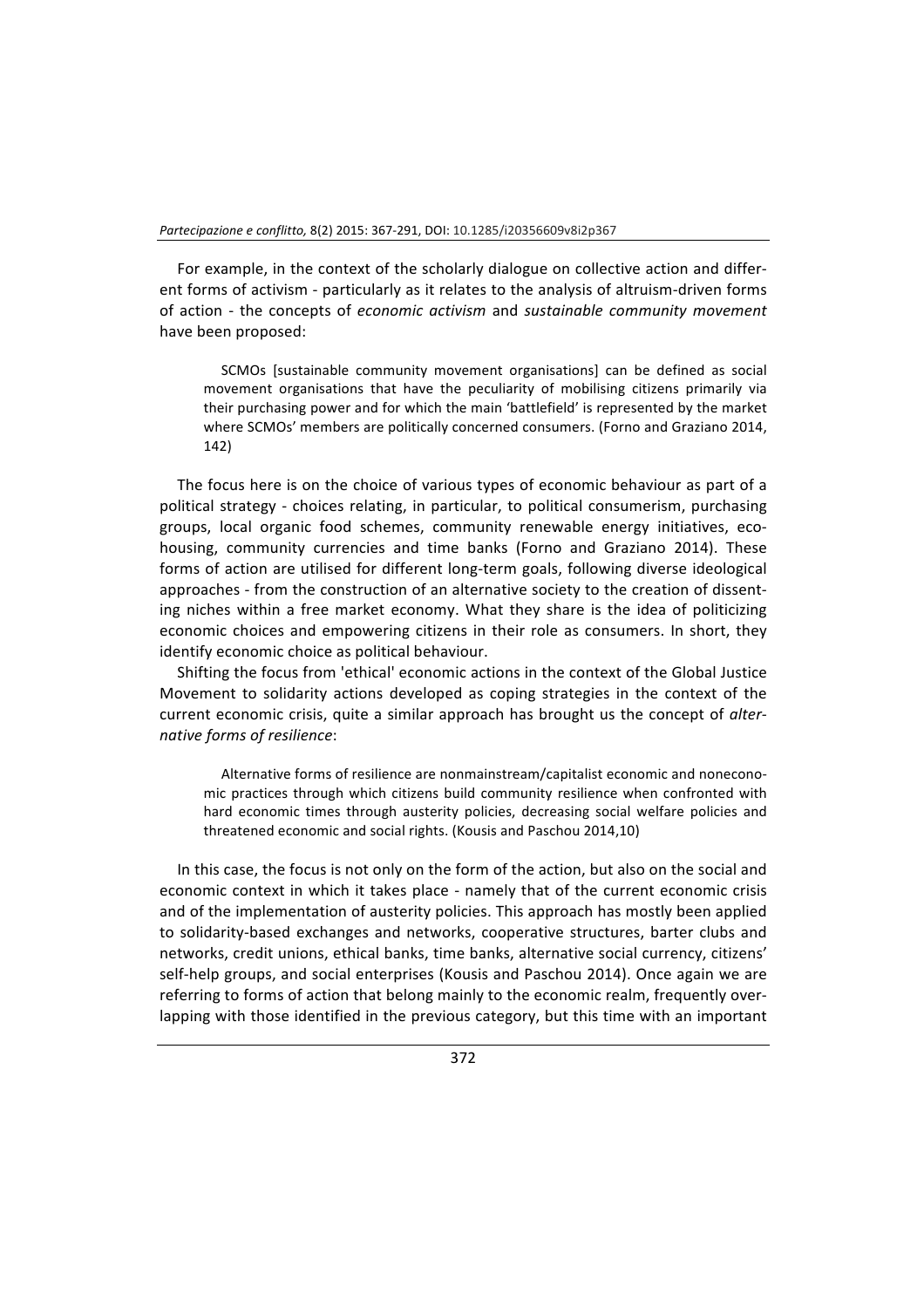difference; in this case, the shift is from the politicisation of economic choices as part of an 'ethical' approach to the pursuit of global justice, to the development of economic actions (characterised by different levels of politicisation) geared towards coping collectively with the everyday challenges posed by wider social and economic problems of a structural nature - those of crisis and austerity.

Another debate, with roots both in social movement studies and in radical political activism (especially that connected to the anarchist and post-autonomist tradition (Holloway 2002, 2010)), has eschewed a focus either on forms of action or on their social and economic context, in favour of the concept of *prefigurative politics*. This is defined in terms of the relationship between collective action and the state:

'Prefiguration' or 'prefigurative politics' refers to a political action, practice, movement, moment or development in which certain political ideals are experimentally actualised in the 'here and now', rather than hoped to be realised in a distant future. Thus, in prefigurative practices, the means applied are deemed to embody or 'mirror' the ends one strives to realise. (van de Sande 2013, 230)

This definition has been applied to a wide variety of forms of action, particularly ones focused on the act of occupying: housing occupations, squats, occupied social centres, occupied squares and *acampadas*, and occupied and self-managed schools, universities, theatres, cinemas and factories. Such actions tend to be considered more confrontational than those identified by the definitions cited above ('sustainable community movement organisations' and 'alternative forms of resilience'), but they share with these other types of actions a focus on a self-changing society, which prefigures a post-capitalist way of life rather than addressing the state with demands. Prefigurative politics is not, then, defined strictly in terms of the form of the action, but more in terms of the meanings and interpretations attached to a given action. Thus, occupying and self-managing spaces provides the opportunity to put ideological principles into effect, and to experiment with a different reality - often refusing or at least challenging the legitimacy of state authorities in doing so.

These definitions apply to different sets of phenomena, tackling them from different points of view, and they have proved useful for the scholarship on collective action. Nevertheless, we consider that the arguments we present in this article may be valid for a broader set of phenomena than those identified by each of these approaches. It is for this reason that we propose the concept of *direct social action* to capture the broad set of phenomena we address in this work. By DSA we mean, generally speaking, forms of collective action that aim at directly changing, by means of the very action itself, some specific aspects of society without being primarily oriented towards securing the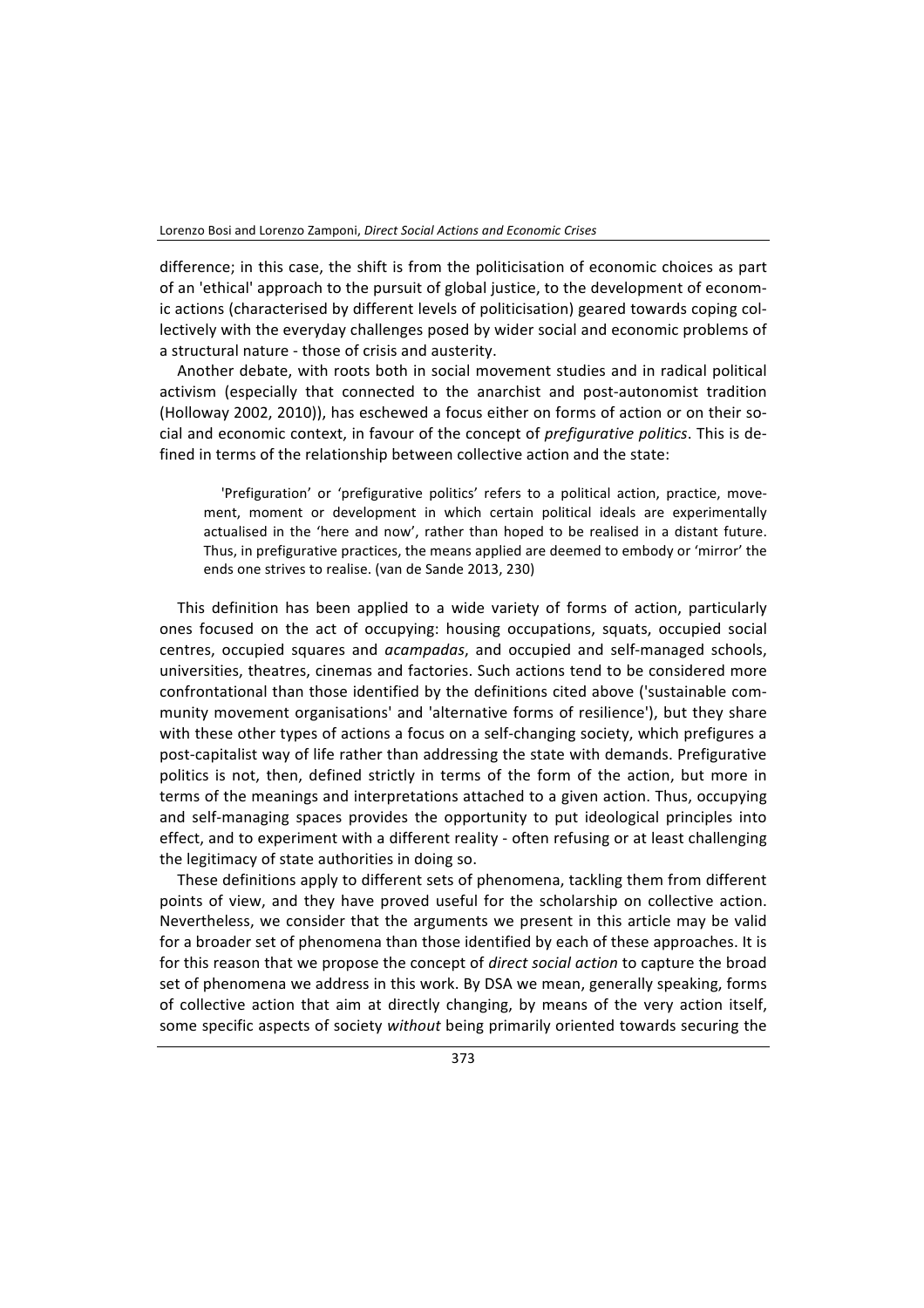mediation of public authorities or the intervention of other actors (e.g. opponents in labour struggles). These forms of action have in common a primary focus on the political power of the action itself, instead of its capacity to express political claims. In this way, we aim to encompass, in our analysis, confrontational and non-confrontational forms, actions that are characterised by high and low levels of politicisation, and repertoires informed by different long-term goals and political traditions. We are not denying the political nature of these forms of action: we are stating that their political nature is primarily expressed through the act of directly transforming society, rather than through claim-making addressed to power-holders. Some of these actions are accompanied by the expression of political claims as conventionally understood (such as, for example, the demands addressed to companies in a boycott, or the requests of changes in housing policies that sometimes are expressed by occupiers); however, these claims tend to be in addition to the transformative power of the action itself. What is important for the purposes of this work is that the forms of action that we consider are *direct* - that is, aimed at having a non-mediated impact on their object - and they are social - that is, they address society, or at least some parts of it, rather than state authorities or other power-holders.

#### **3. Today: Direct Social Actions in Times of Crisis and Austerity**

Italy in the last number of years has seen the visible emergence of various DSAs: forms of economic activism like purchasing groups, boycotts, critical consumerism, time banks and mutual cooperation have been significantly increasing, broadening their audience and evolving in a direction that is increasingly related to the satisfaction of material needs, in the context of the economic crisis (Forno and Graziano 2014; Andretta and Guidi 2015); labour conflicts have been resurfacing, and in some limited but significant cases, the occupation and self-management of factories has been reappearing (Caruso 2014); occupation and self-management have also extended to cinemas, theatres and other spaces of cultural and artistic production (Giorgi 2014); and housing occupations have drastically increased in some of the biggest cities (Deriu 2009).

These different DSAs share some common traits not only from a morphological point of view, but also in their relationship to surrounding social and economic structures. This relationship is articulated in different ways: in some cases there is a visible correspondence between these forms of action and social sectors hit particularly hard by the crisis (e.g. factories closing down and public cultural institutions experiencing cuts), while in other cases what is clearly observable is the way in which economic hardship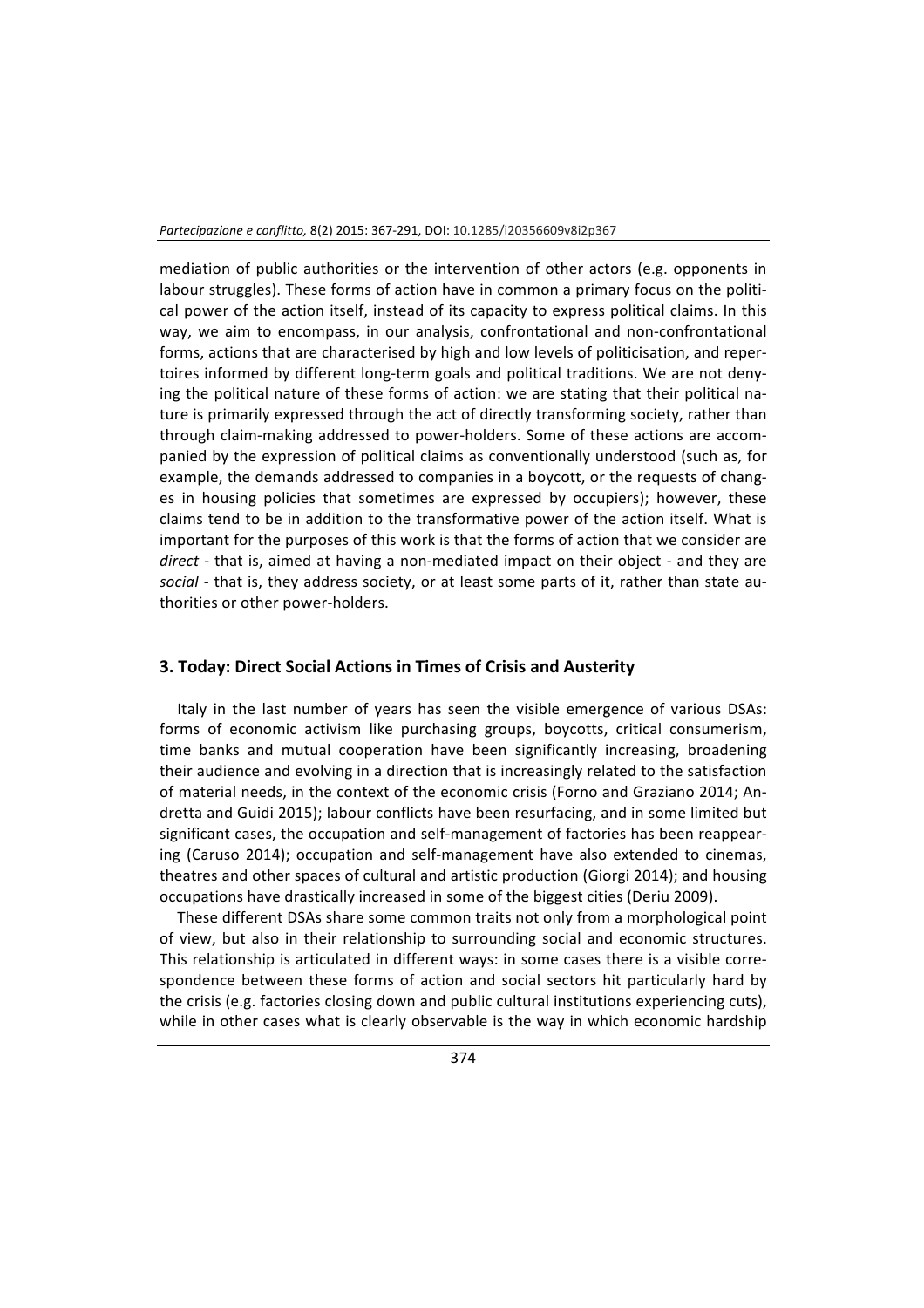broadens the audience for forms of action that politicise aspects of daily life (e.g. economic activism and housing occupations). Furthermore, in all of these cases the presence of claims related to the economic crisis and to austerity policies has been identified.

Housing occupations have a long tradition in Italy: not only, as we will see in the next section, was the practice widespread in the 1970s, but it lingered on to some extent in cities such as Florence well into the 1990s and 2000s (Maggio 2005). However, at no point in the last three decades had housing occupations reached the scale, level of coordination, or sheer centrality in the public sphere as they have now in the context of the economic crisis. There is no national map of occupations, although the websites of local networks like *Movimento di Lotta per la Casa* in Florence<sup>4</sup>, as well as the national network *Abitare nella Crisi*,<sup>5</sup> can give us some idea of the phenomenon's general outlines. Thus we can say that the geographical distribution of the current wave of housing occupations is clustered around the big metropolitan areas of Rome and Milan, as well as medium-sized cities of northern and north-central Italy such as Turin, Florence and so forth; we can say something of its social composition, to which migrant families are important; and we can say something of its political make-up, which has been shaped by post-autonomist social centres<sup>6</sup> and, more generally, by radical anti-capitalist groups. In making sense of this Italian experience, it is useful to follow Hans Pruijt's (2012) typology of occupations, which distinguishes between deprivation-based squatting, squatting as an alternative housing strategy, entrepreneurial squatting, conservational squatting and political squatting. Thus we can see that the current wave of housing occupations in Italy seem to share some traits of both deprivation-based squatting and political squatting. With respect to the former, we see as protagonists poor, working-class people suffering severe housing deprivation, and we see demands for housing policies to provide accommodation for poor, working-class families. As for political squatting, the important role played by post-autonomist political groups is worthy of note, as are the radical political demands expressed, and the tendency to adopt confrontational tactics. This is reflected in the report of the national meeting of the Abitare la Crisi network in June 2013, which makes a twofold call for action. Firstly it calls for a "day of action and struggle for a national moratorium on evictions" - that is, local ac-

<sup>4</sup> http://www.inventati.org/lottaxlacasa/

<sup>5</sup> http://www.abitarenellacrisi.org/

 $6$  By "post-autonomist social centres", we mean the squats whose political culture is in continuity with the tradition of Workers' Autonomy (*autonomia operaia*), a critical Marxist movement most active in Italy in the second half of the 1970s. The history and development of the Autonomist movement are inextricably intertwined with those of squats and occupations in Italy (Mudu 2012).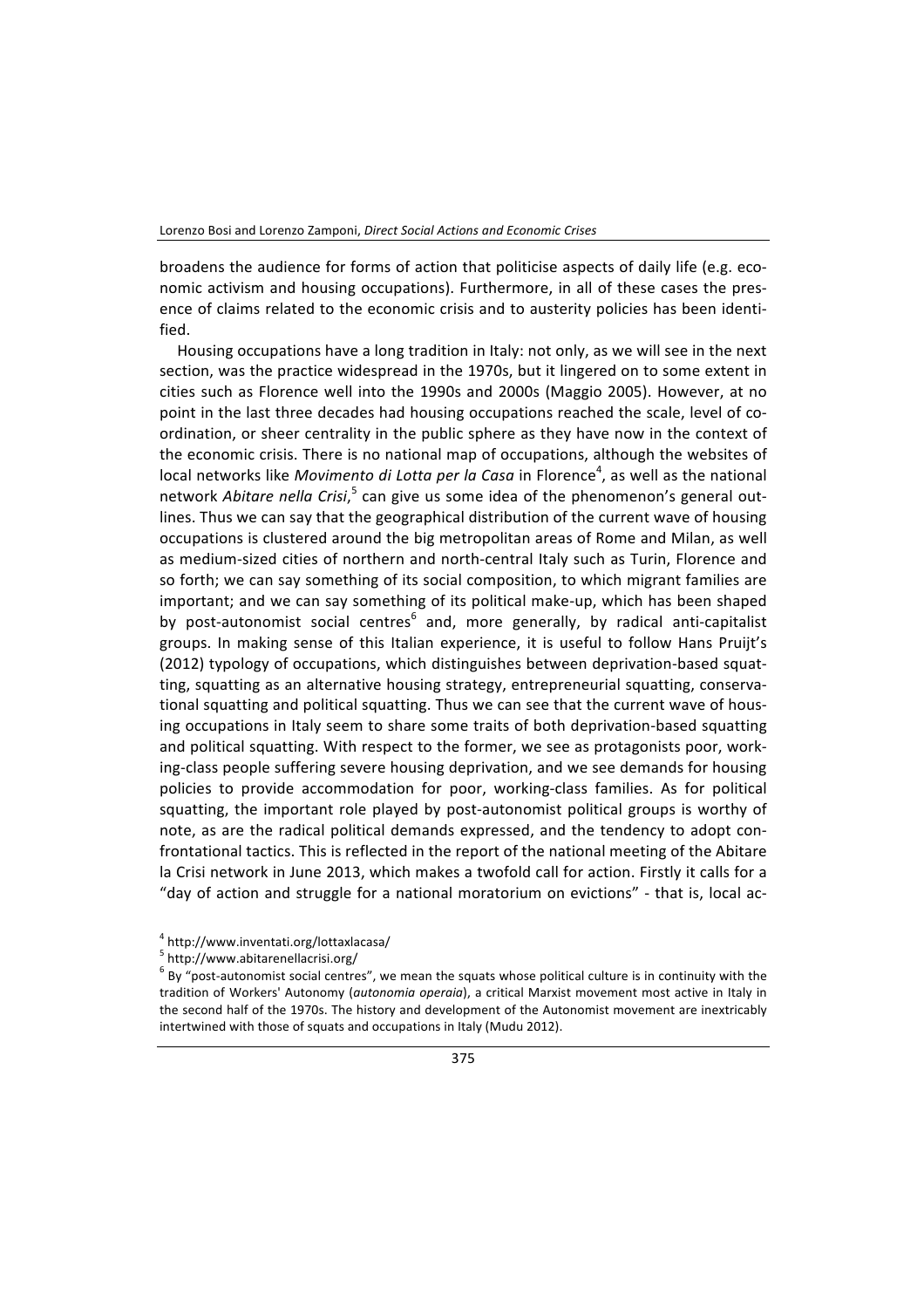tion on housing-related demands. Secondly it calls for a "national demonstration for housing and income, to be brought about through a broad and inclusive process, open to contribution from all antagonistic and conflictual realities, and aiming at a convergence and a connection between struggles". Thus, the latter call passes from the domain of local action to that of a national demonstration, seeking to include radical political actors, and to broaden and radicalise political demands. The document claims that through occupations, people were "taking back a house in which to live" at the same time as "experimenting with and constructing a different model of social and human relations" (Abitare nella Crisi 2013).

The practice of occupation has been particularly notable among workers in the cultural and artistic sector, who between 2008 and 2012 occupied and self-managed dozens of cinemas, theatres and other abandoned spaces, claiming them as "commons" (Giorgi 2014). Furthermore, forms of occupation and "permanent presence" have been central to the protests against the closure of productive facilities accompanying the recession that started in 2008. In that same year, for example, the workers at INNSE, a Milan steel mill marked for closure, occupied their workplace to stop the owners from taking away the machines; their next step was for five of the workers to scale a crane, declaring they would stay there until a solution were found. This sparked a wave of similar action, as the workers of many other factories at risk of closure took to climbing the roofs of their workplaces, or local monuments or other city landmarks (Caruso 2014). The most famous case is probably that of *L'Isola dei Cassintregrati* (literally "The island of workers on redundancy payment"  $-$  a play on the name of a well-known reality TV show portraying the daily lives of celebrities on an exotic island). Over fifteen months in 2010 and 2011, a group of chemical workers occupied an abandoned prison on the island of Asinara off Sardinia, launching a media experiment which they called "the only real reality show". Blogging their individual and collective stories from the island, they attracted the attention of national and international media (Nurra and Azzu 2011).

New forms of economic activism are also visible; for example within Rifondazione Comunista,<sup>7</sup> among the activities proposed since 2008 by the "department for the social party" (a specific department within the party, devoted to practices of social resilience in the context of the economic crisis), the most visible and significant action has clearly been the organisation of "popular purchase groups" to help working-class families cope with the increasing price of food. The symbolic association between this expe-

 $^7$  The largest radical left party in Italy in the 1990s and 2000s, which in 2008 failed, for the first time in its history, to secure parliamentary representation at a general election, falling short of the necessary electoral threshold.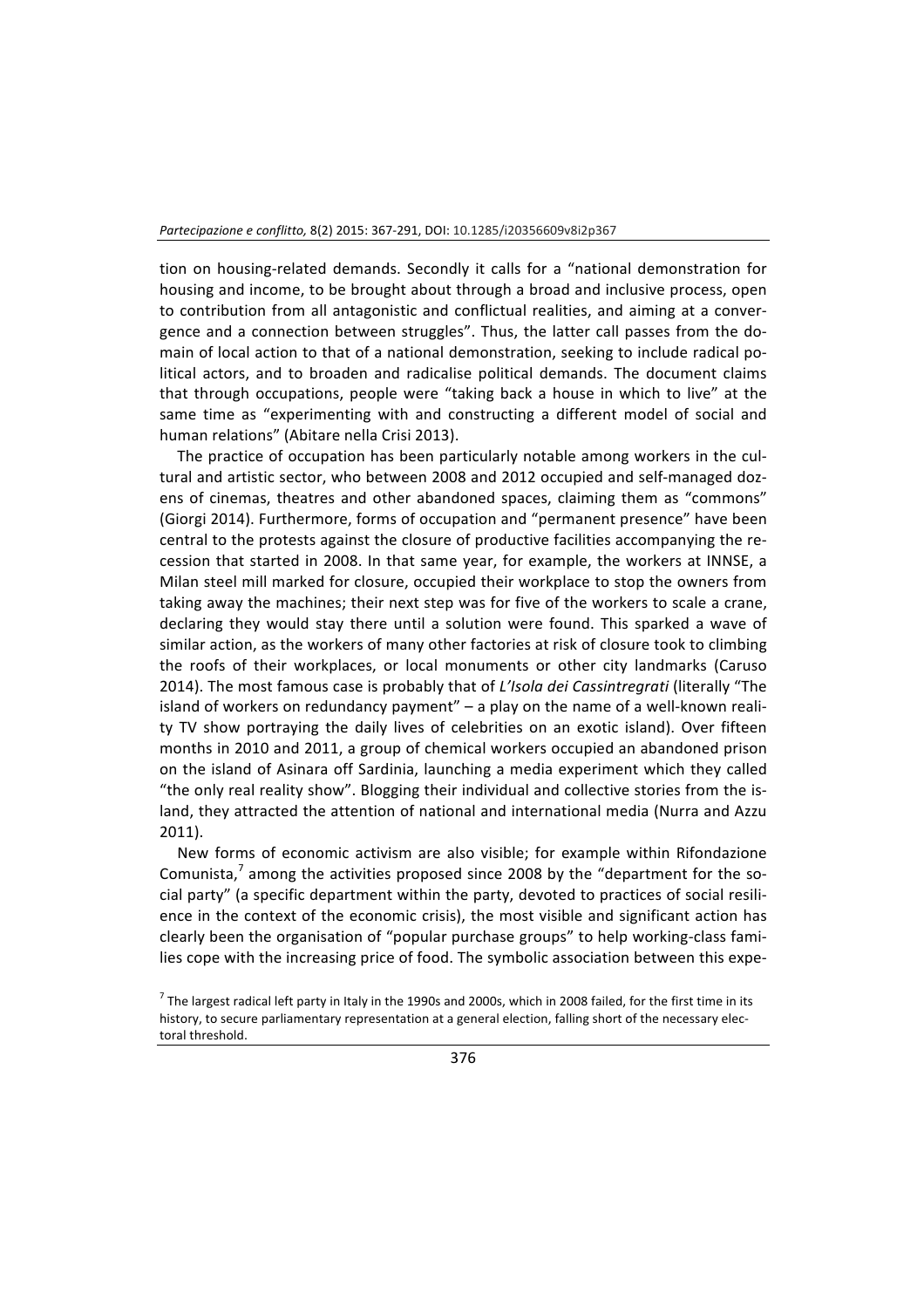rience and that of the "solidarity-based purchase groups" born in the early 2000s is immediate, in the Italian context. This is merely one example of a broader phenomenon that we will analyse in section 5: the diffusion of practices elaborated around the Global Justice Movement in the early 2000s to a markedly different context - that of the current phase of economic crisis and austerity policies - and the ways in which these practices have been adapted and reshaped in the process.

Furthermore, there is a limited but significant occurrence of attempts to re-establish mutualist initiatives, in an effort to create an alternative, from below, to welfare retrenchment. In particular, there are a considerable number of experiments addressing a specific component of the workforce (i.e. precarious workers, and in particular independent freelance workers) that has been structurally excluded by the Italian welfare system. Co-working spaces, in which freelance workers have the opportunity not only to share a workstation, but also to establish relationships and share access to common services, are increasingly popular in Italy. This is even if their levels of politicization, or alternatively commercialization, are far from homogeneous, ranging from occupied social centres to rented spaces. In this context, a debate is flourishing on the development of welfare experiments from below, in an attempt to provide through freely established relationships of cooperation and solidarity the levels of assistance and social security that state-managed welfare programs are no longer providing to a significant part of the population (Ciccarelli 2014).

#### **4. Direct Social Actions and the 1970s Economic Crisis.**

The situation of contemporary Italy resembles to a great extent that of the 1970s. It was in that period too that an expanding state deficit and a structurally weak economic-productive system experienced the shock of an international economic crisis.<sup>8</sup> Likewise, then as now, the rates of inflation and unemployment were greatly increased as a result, as economic growth slowed down and stagflation set into the Italian economy (Salvati 1979). In the 1970s, like today, the austerity measures enforced by the government were aimed at reducing public expenditures and passing the cost of the economic crisis onto those strata of the Italian population that depended most on public social services. This pushed social movement activists who were already affiliated with

 $8$  The international economic crisis, starting in the early 1970s, was the product of two main transformations: firstly, the change in 1971 from an international monetary system based on fixed exchanges (Bretton Woods) to one based on flexible rates; and secondly, the 70% increase in the price of oil from 1973 onwards.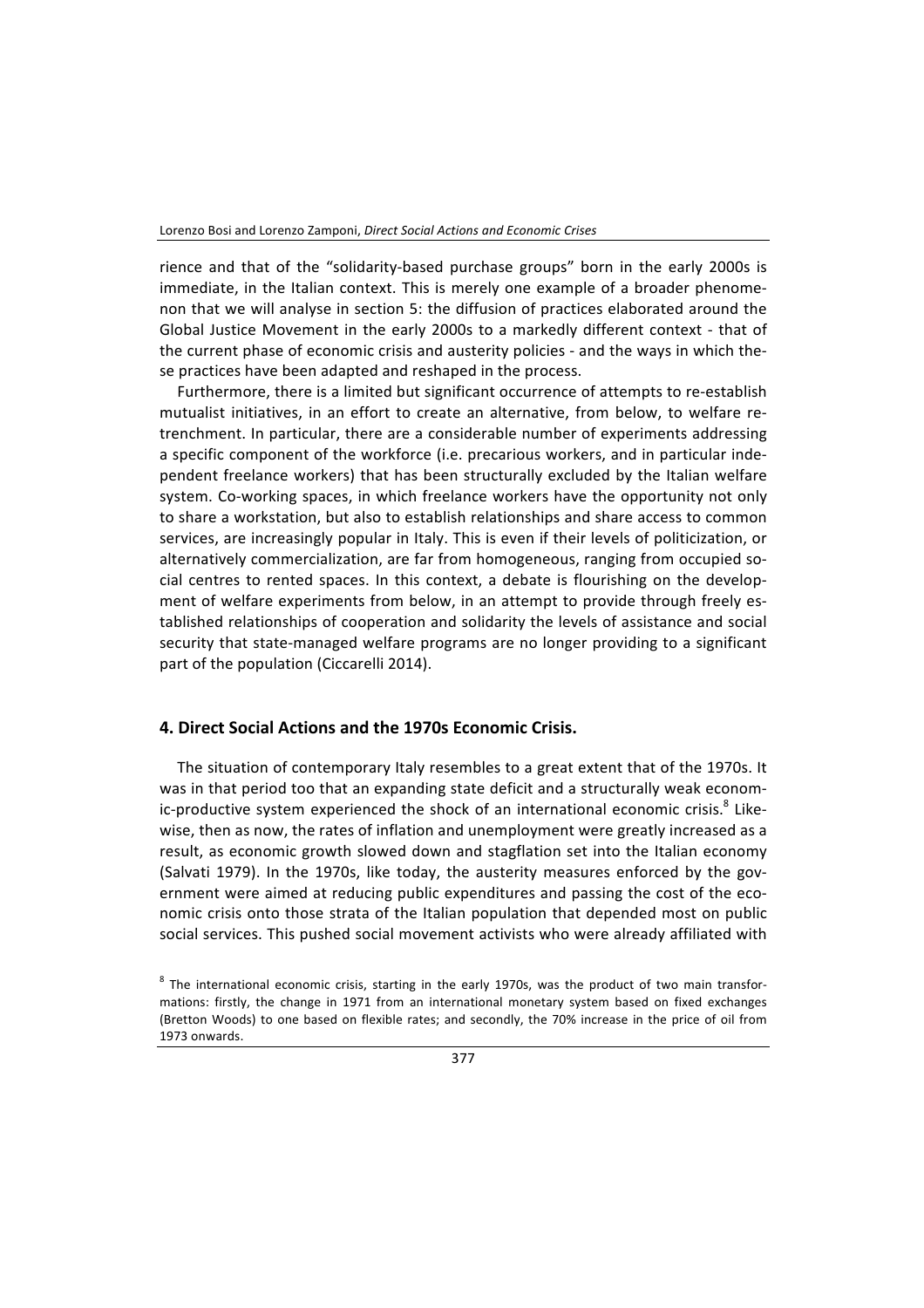the extra-parliamentary left to advocate various counter-measures: self-reduction (au*toriduzione*) of public transport fares, public utility bills and cinema and concert tickets; 'proletarian shopping' (spesa proletaria); housing occupations; and projects to establish self-managed amenities such as day-care centres, schools, clinics, food markets and other social services (Grispigni 1997; Cuninghame 2002; Gagliardi 2014).

Self-reduction became particularly popular in the big cities as a means to fight rising electricity, health-care, housing and phone charges. It was also implemented by commuters in deciding collectively for themselves what to pay for public transportation, rather than going along with set fares, and by consumers in availing of recreational activities such as cinema and concert-going. Through self-reduction, it was the needs and means of ordinary people that set the cost of living, rather than any other market calculi – this being done in order to protect the poor from the increased service charges unleashed by economic austerity measures (Alemanni et al 1975; Wright 2002). This repertoire of action emerged in the autumn of 1974 in Turin in response to the Carli Plan (named after the director of the national Banca d'Italia, Guido Carli), which prescribed "massive price increase in transportation, electricity, telephone, health care and housing" (Cherki and Wieviorka 1980, 73). The starting point was when commuting factory workers reacted collectively to the increase in the private transportation cost of the tickets "by 20% to 50%" (ibid). This was followed some weeks later by the initiative of some 150,000 families to self-reduce their electricity bills (Cherki and Wieviorka 1980, 76). Next, self-reduction diffused into the realm of leisure, with the selfreduction of movie and concert tickets, under the slogan: "enough with the poverty, we want to get our hands on the wealth" (Circoli proletari giovanili di Milano (eds.) 1977; Echaurren and Salaris 1999; Gagliardi 2014)

Around the same time, activists were also starting to organize 'proletarian shopping' (*spese proletarie*). On October 12<sup>th</sup> 1974, the city of Milan saw one of the first instances of organized shoplifting, when activists entered a supermarket and forced the manager to sell merchandise at reduced prices - or what they deemed reasonable for these products (Controinformazione 'Milano: la spesa politica' 1974 (5-6), 12-13). Such proletarian shopping, in the form of forcing supermarket managers to cut prices, expanded to other big cities, and was soon extended to the expropriation of food from restaurants. At the same time, activists were also involved in the establishment of food markets where they sold staple goods at below retail prices.

This was one of the practices typically carried out in abandoned buildings that had subsequently been squatted, such as disused schools and factories (Sorlini 1978; Adinolfi et al 1994). The first occupied and self-managed social centres (CSOA) emerged in Rome in 1974, but quickly spread to Turin and Milan and other main cities,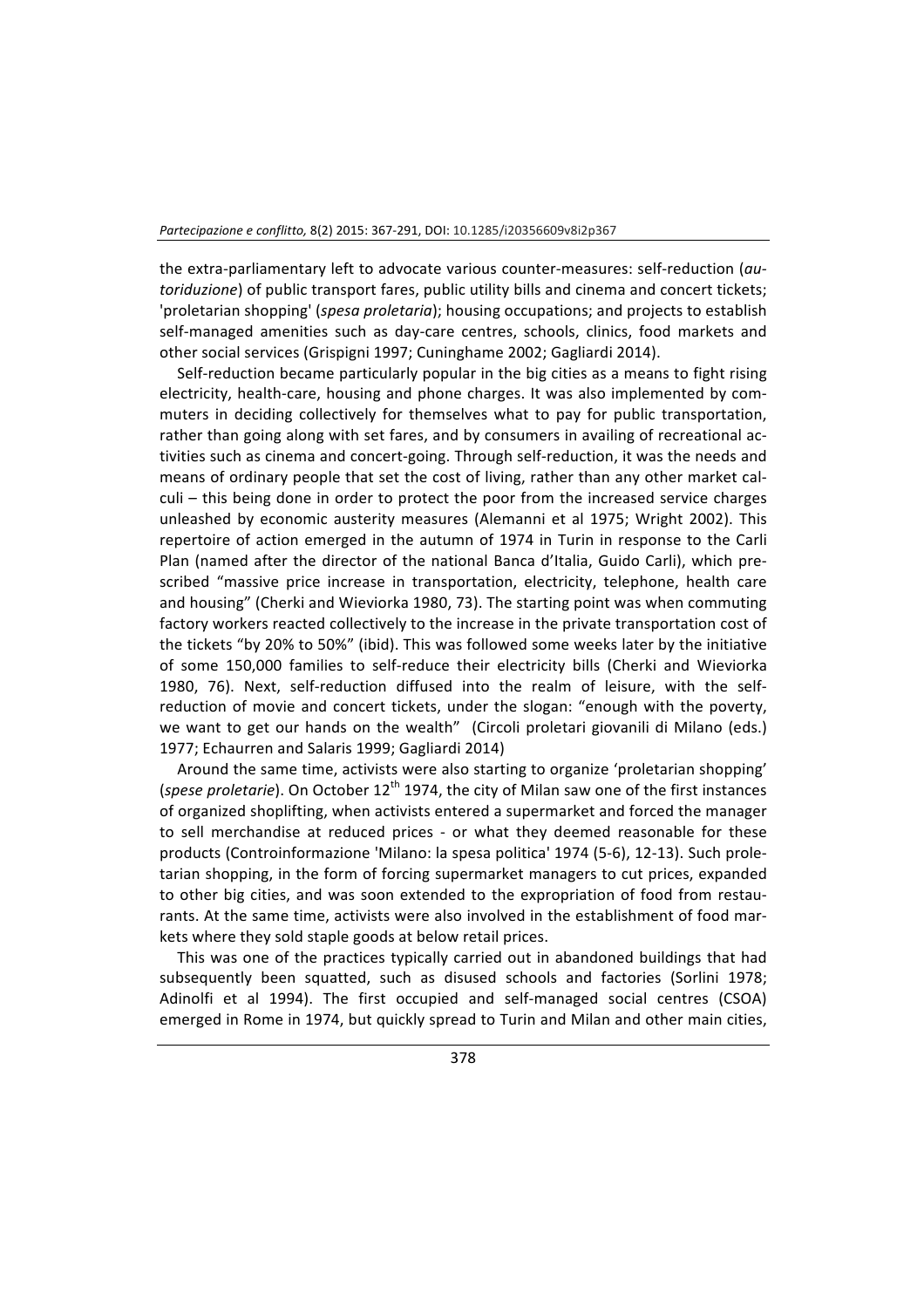numbering as many as fifty or so by the end of 1977 (Ginsborg 1990, 382). They were used as meeting points and places to provide social services that were not provided by the state, such as day-care centres, schools, clinics, markets (of food and clothes) and so forth. One of the first to be founded was the *Centro Sociale Leoncavallo* in 1975 (Ibba 1995), and it was clearly anchored in the immediate social and educational needs of its local neighbourhood. This was clearly articulated in its first public document:

... Here is a preliminary list of the social structures which are insufficient in our district or even completely missing:

-A CHILDCARE FACILITY -A KINDERGARTEN SCHOOL

-A PEOPLE'S SCHOOL

-AN INTERCOMPANY CAFFTERIA

-A MEDICAL-GYNAECOLOGICAL CLINIC

-A PEOPLE'S GYM

-SPACES FOR PEOPLE'S THEATRE INITIATIVES, MEETINGS, DEBATES, CULTURAL AND SOCIALISATION INITIATIVES

With the building occupied, if we are supported by a mobilization of the whole district we can cover some of these requirements (CSO Leoncavallo 'Un centro social nel quartiere? Si se lottiamo per tenerlo',  $18^{th}$  October 1975, quoted in Cuninghame 2002, 177-178)

Social centres were originally established with the goal of contributing to a new conception of social service that strongly reflected contemporary ideas about selfmanagement, and to pursue ideals and models of alternative ways of living. Cecchi et al (1978) attempted to capture this ethos in an early piece of research on the social centres of Milan: 

Social centres were endorsed by the antagonist class and turned, with the sign changed, in a proposed alternative against the use of the territory as a place of the economy, such as self-governing islands of exaltation of the contradictions of the social fabric and the territory, as areas of re-appropriation of use values of the urban and the disintegration of values commodified, as points of incubation of dissent and class recomposition. (16)

It is interesting to note how the correspondence we observe between DSAs of the 1970s and those of the current austerity context has also been identified by other authors engaged in the diachronic or genealogical analysis of one specific actor. The work

<sup>-</sup> A LIBRARY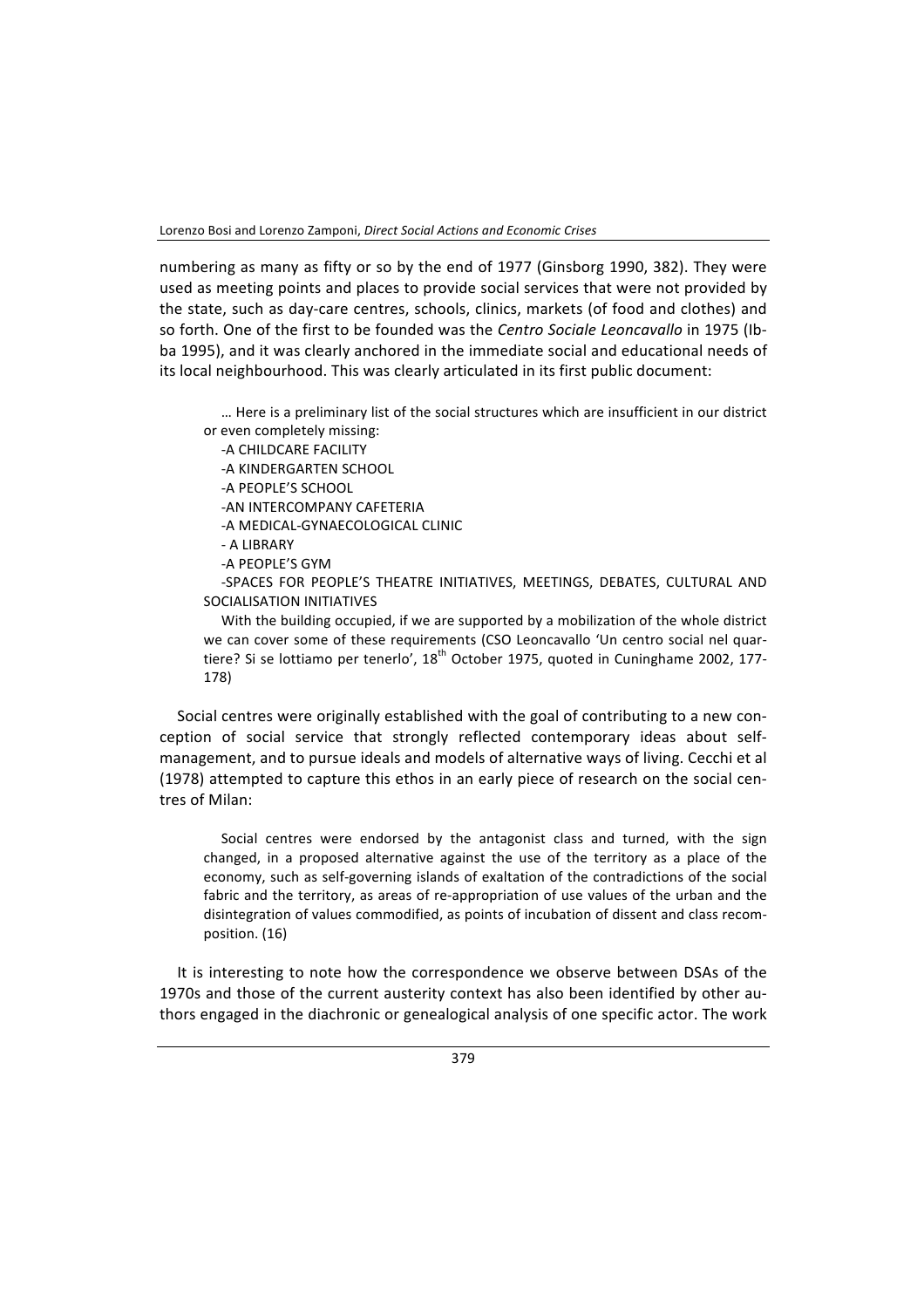of Pierpaolo Mudu is a case in point: in his historical reconstruction of the trajectory of occupied social centres in Italy, he pays attention to the issues upon which social centres focused their activities at different points in their history. This story arcs from selfreduction and the struggle against the rising cost of living - so typical of the first phase of Italian social centre history (1975-1979) - to the years in which the most salient issues were the anti-nuclear campaign and the campaign for the legalisation of drugs (during the 1980s and 1990s), and on to the most recent phase (post-2000), characterised once again by the occupation of houses (Mudu 2012, 72). This example refers to social centres, but the re-emergence of these practices suggests the existence of a variety of "abeyance structures" capable of "sustaining collective challenges under circumstances unfavourable to mass mobilization" (Taylor 1989,765).

With the economic crisis of the early 1970s onwards, homelessness soared as many families felt the brunt of a severe housing shortage, and this in turn led to an upsurge of collective action in the housing sector (Daolio 1974; Marcelloni 1979; Lagana', Pianta and Segre 1982). Self-reducing rent (in the case of public housing tenants) and squatting unoccupied property were not uncommon repertoires. As Lumley writes, "Squatting was an important form of action for the movement. Squatting had spread in the mid-seventies so that in February 1976 an estimated 1,500 units of public housing were occupied." (1990, 299). However, we should remember that occupations usually triggered violent confrontation with the authorities, with injuries and even casualties on both sides (Panvini 2014, 349-354). Indeed, while we are noting the correspondence between similar DSAs and similar economic conditions in the 1970s and today, we must also bear in mind the differences: in the 1970s, Italy was in the throes of an aggravated social conflict that spilled over into high levels of political violence. The same cannot be said of Italy today. As the first author of this article has pointed out in a recent publication (Alimi, Demetriou and Bosi 2015), an initial wave of student and worker protest demanding "more democratic decision making, rejecting over-bureaucratization, and aiming for a more humanist understanding of politics" (59) gave way to an anti-capitalist mobilization aimed at bringing an international socialist revolution to the country. This evolution of the movement, reacting in large part to the closure of the political system, to state repression and to the violence of the fascist countermovement, was visible from the early 1970s on. For the workerist<sup>9</sup> groups that were

<sup>&</sup>lt;sup>9</sup> The term "workerism" (in Italian *operaismo*) refers to a Marxist current developed in the 1960s, particularly by intellectuals such as Raniero Panzieri, Toni Negri and Mario Tronti, that considered the working class as the main active force of economic and historical development, and theorized the possibility for it to act as an autonomous subject with respect to capital. Two of the most important groups of the Italian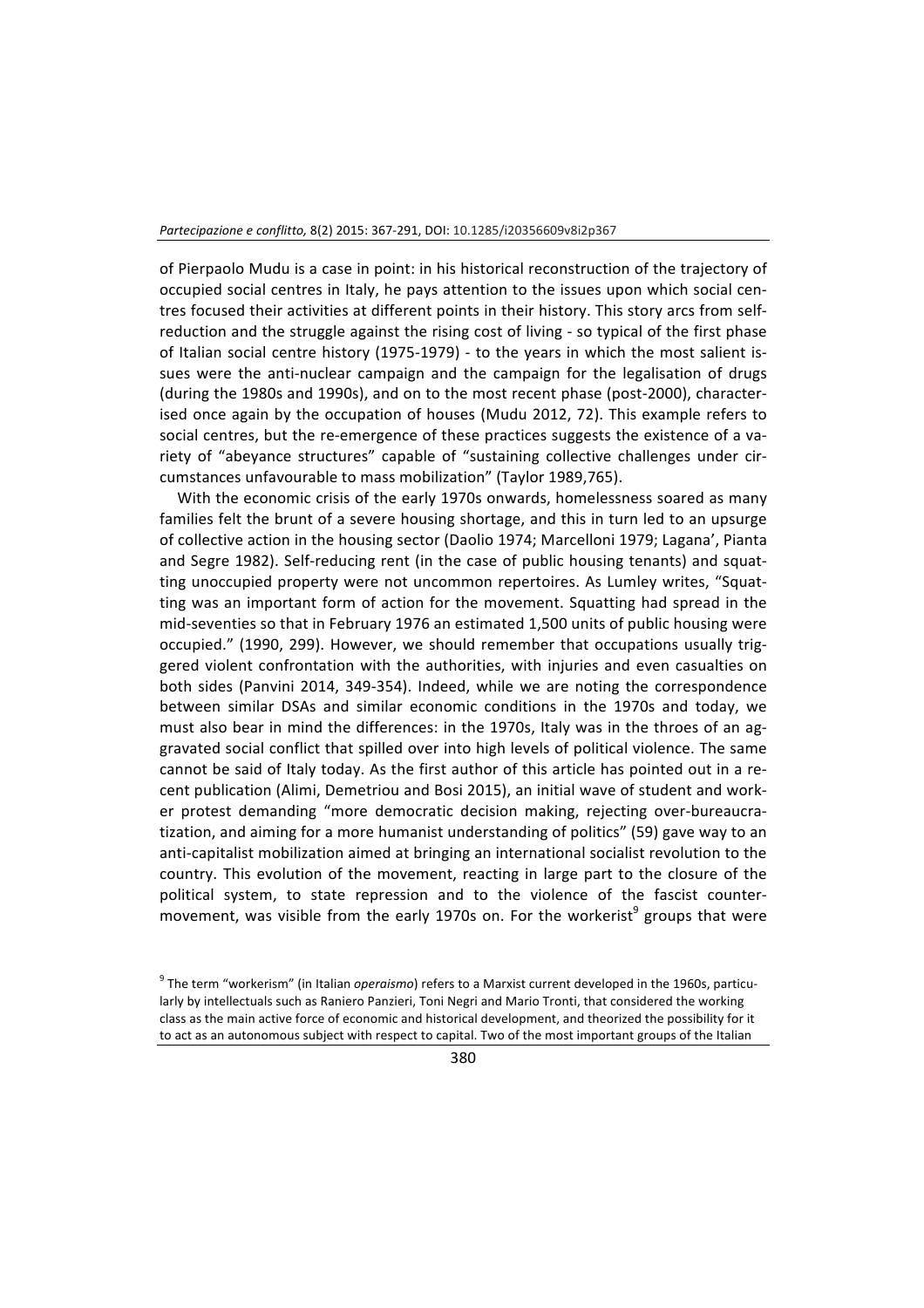leading the extra-parliamentary left movement at this time, such a revolution was hoped to emerge from the combination of the economic struggle in the big industries with the "new" proletariat represented by the students, unemployed, lumpenproletariat, and all other marginal forces capable of exerting a radical push forward in a period of economic crisis. In their decision to move the struggle from the factories into the cities (Lotta Continua "Prendiamoci la Citta'" November 21<sup>st</sup> 1970), these groups were trying to cope with a declining phase of mobilization by aiming to recruit new militants at the same time as trying to build those "red bases" instrumental for the next step of the insurrection. As Bruno Bonomo (2014, 177) has suggested, "The line of independent committees descended ... from a central theoretical assumption: the fight for housing was nothing but an articulation of the more general struggle against high prices that the proletariat had led from the conflict in the factories over wages."

# **5. The GJM and the Diffusion of Direct Social Actions**

Some of the forms of action that we identify as DSAs have been a fundamental part of the repertoire of contention of the GJM. We are referring in particular to practices of economic activism that, according to the literature, were popularised in Italy during the mobilisations of the early 2000s, in a context characterised by a focus on global issues and on transnational solidarity, and which are now being reshaped in the new context of the economic crisis and austerity.

While in the previous section we aimed to build a structural comparison between the 1970s and the current context, claiming that similar conditions of economic crisis favour the emergence of forms of DSA, in this section we attempt to identify the roots of one part of the current repertoire of DSA in a previous wave of mobilization – that of the GJM of the early 2000s. We argue, based on an analysis of the existing literature on the topic, for the existence of a spillover effect (Meyer and Whittier 1994; Whittier 2004) between the GJM and the current social movement landscape in Italy, with the transmission of a broad set of practices included in our definition of DSA. Furthermore, we argue that the economic crisis and austerity policies are broadening the audience for such practices, and reshaping some of their traits.

radical left in the 1970s (Lotta Continua and Potere Operaio) were part of this current of thought. For a brief history of workerism, see Wright (2002).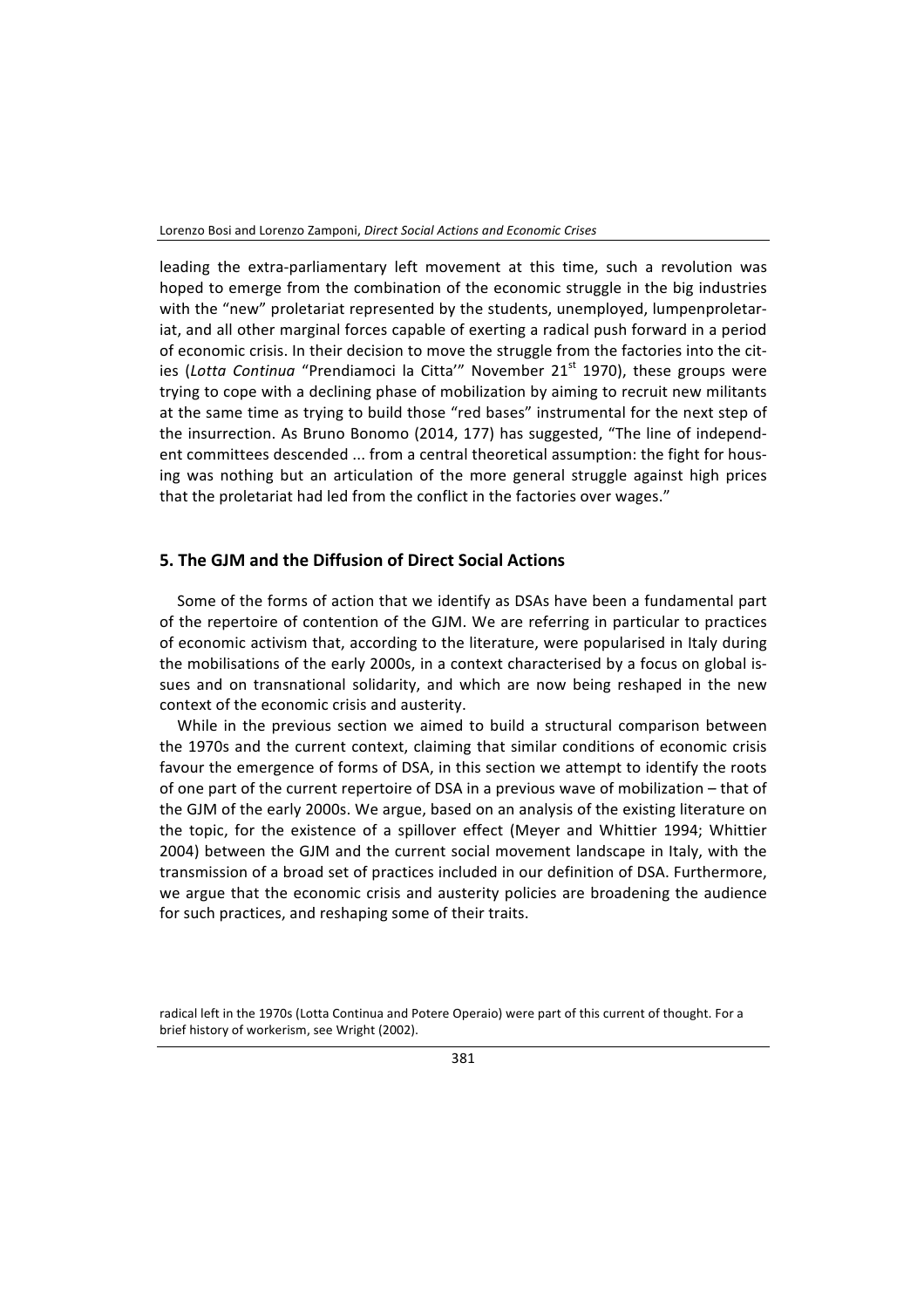In their research on sustainable community movement organisations, Francesca Forno and Paolo Graziano briefly reconstruct the history of some of the most common forms of economic activism, recording that

the rise of political consumerism was strongly influenced by the events that followed the so-called Battle of Seattle (the demonstration against the WTO in 1999 which took place in Seattle). As it is known, the Global Justice Movement has identified in the market as one of its main privileged arenas for political activism (della Porta, 2006; Micheletti, 2003). And it is during this period that political consumerism began to extend to an increasingly large number of people. (Forno and Graziano 2014, 141)

Choosing the market as a fundamental space of political struggle implied weakening the focus on the state as an addressee for political claims, and shifting the movement's energies towards a bid to change society directly. Furthermore, as Mario Diani has shown, the choice of economic activism was an efficient response to the growing interest in global issues on the part of local organisations, who found in their "propensity to adopt a distinctive action repertoire, emphasizing consumers' role—whether as boycotters of certain products or as promoters of fair-trade practices" (Diani 2005,64) - the means to address issues whose scope went far beyond their own geographical presence. A third reason for the emphasis on economic activism in the GJM, other than the centrality of the market and the need to address global issues, was the general distrust of GJM activists for political representation and parliamentary politics. As shown by Donatella della Porta's research on the first European Social Forum in Florence in 2003, the activists' trust in parties, governments and parliaments was extremely low  $-$  especially among the Italians (della Porta 2005). Thus, in their internal attempts to assess "the political change-producing capacity of this movement". GJM activists had some reason to bypass the state and invest their energies in "the proliferating experiments involving direct relationships with corporations, including labour standards monitoring in the apparel industry, forest certification regimes, and fair-trade campaigns in the coffee sector, among others" (della Porta 2005, 225).

The diffusion of economic activism has traditionally been associated with distrust of representative institutions, but this attitude was supposed to characterise only certain strata of the population - particularly those with high levels of education, sufficient wealth, and an interest in post-materialist values:

the increase in the use of political consumerism recorded over the last twenty years among wider sectors of the population binds with the emergence of a new type of citizen who combines a strong support to democratic principles with growing distrust towards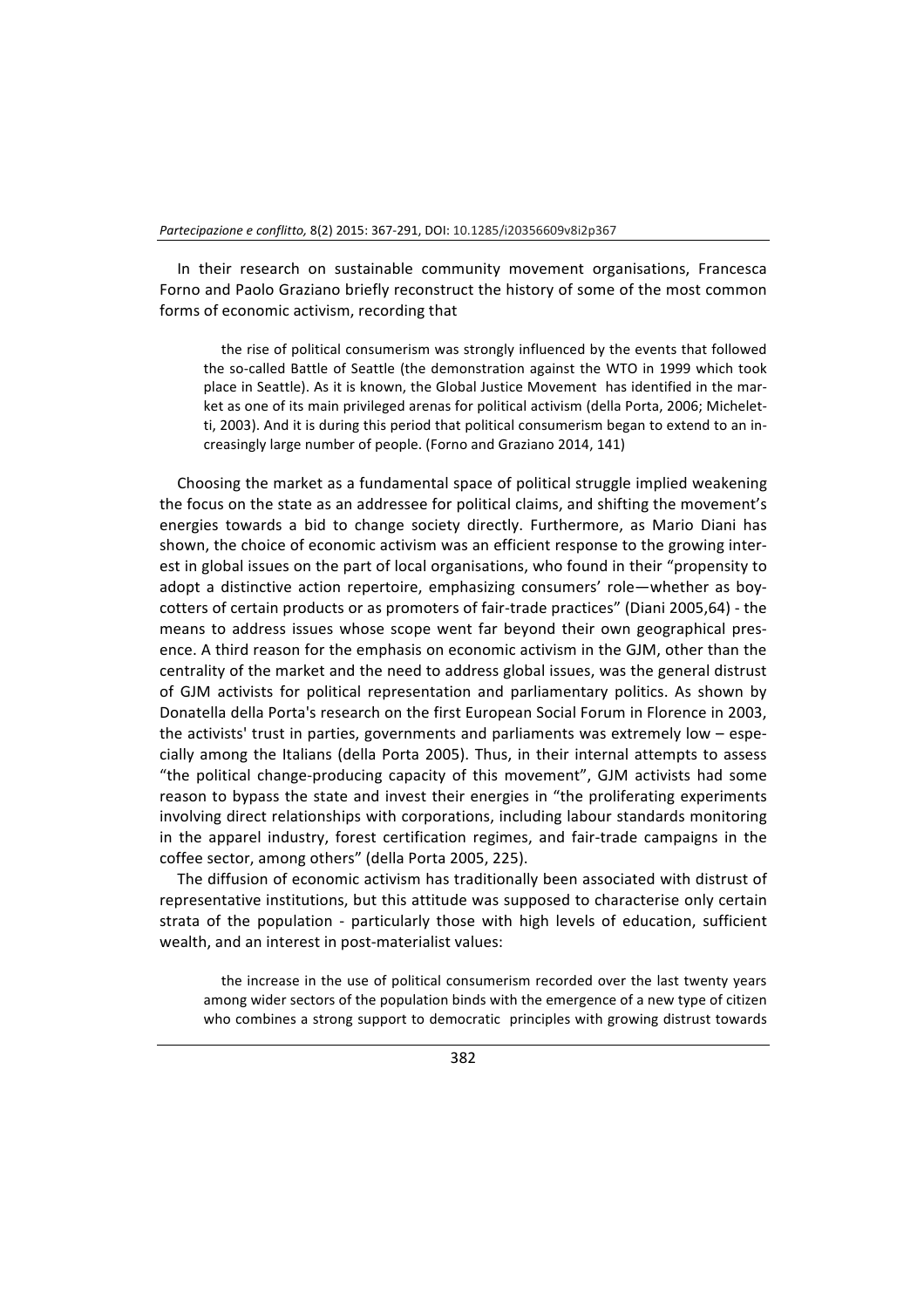public institutions and traditional representative channels (such as, for example, political parties). [...] The "critical citizen" - which is characterized by a specific socio-economic profile, having usually a higher level of education and income - shows a particular willingness to bear the costs (both in terms of money and time) of experimenting with innovative ways of action and participation for the promotion of the "common good". (Forno and Graziano 2014,141)

The impact of the economic crisis and austerity policies on economic activism in Italy has still to be thoroughly evaluated, but some elements of the analysis can already be sketched.

Firstly, the distrust of representative institutions that characterised the GJM has significantly increased among the participants in anti-austerity protests (della Porta and Andretta 2013). Street politics and institutional representation have never been as far away from one another in Italy's contemporary history as they are not. This has much to do with global long-term trends relating to the "vertical transformation of democracy" (Lavenex 2013,93), in line with the globalization of the economy (which the Eurozone crisis has revealed to the general public), and with the inability of contemporary European parties to bridge the gap between responsibility and representation (Mair 2009). Thus, the demand for forms of action independent of political representation and of the state's responsiveness is unsurprisingly growing.

Secondly, the economic crisis and austerity policies seem to have broadened the field of actors interested in participating in forms of economic activism. For example, the preliminary results of the on-going research conducted by Massimiliano Andretta and Riccardo Guidi on solidarity-based purchasing groups in Tuscany (Andretta and Guidi 2015) suggest that: a) the number of purchasing groups more than doubled after 2008; b) more producers are interested in cooperating with purchasing groups in order to find a favourable sales channel; c) the social composition of the purchase groups tends to vary, and is increasingly including lower middle-class members; and d) according to purchasing group members, both economic hardship and the rising critique of the contradictions of capitalism are pushing more people to question their economic choices.

Thirdly, research on the relationship between anti-austerity protests and the legacy of the GJM shows that, according to activists involved in both waves of mobilization, there is a certain continuity in terms of repertoires of contention, in spite of other clear discontinuities; that is, the ethically-oriented, altruistic and opinion-based nature of the GJM contrasts with the current wave of anti-austerity protest, which is seen as less idealistic, and more oriented towards 'bread-and-butter' issues. The economic crisis, according to activists, has opened up an extreme and dramatic new phase, which calls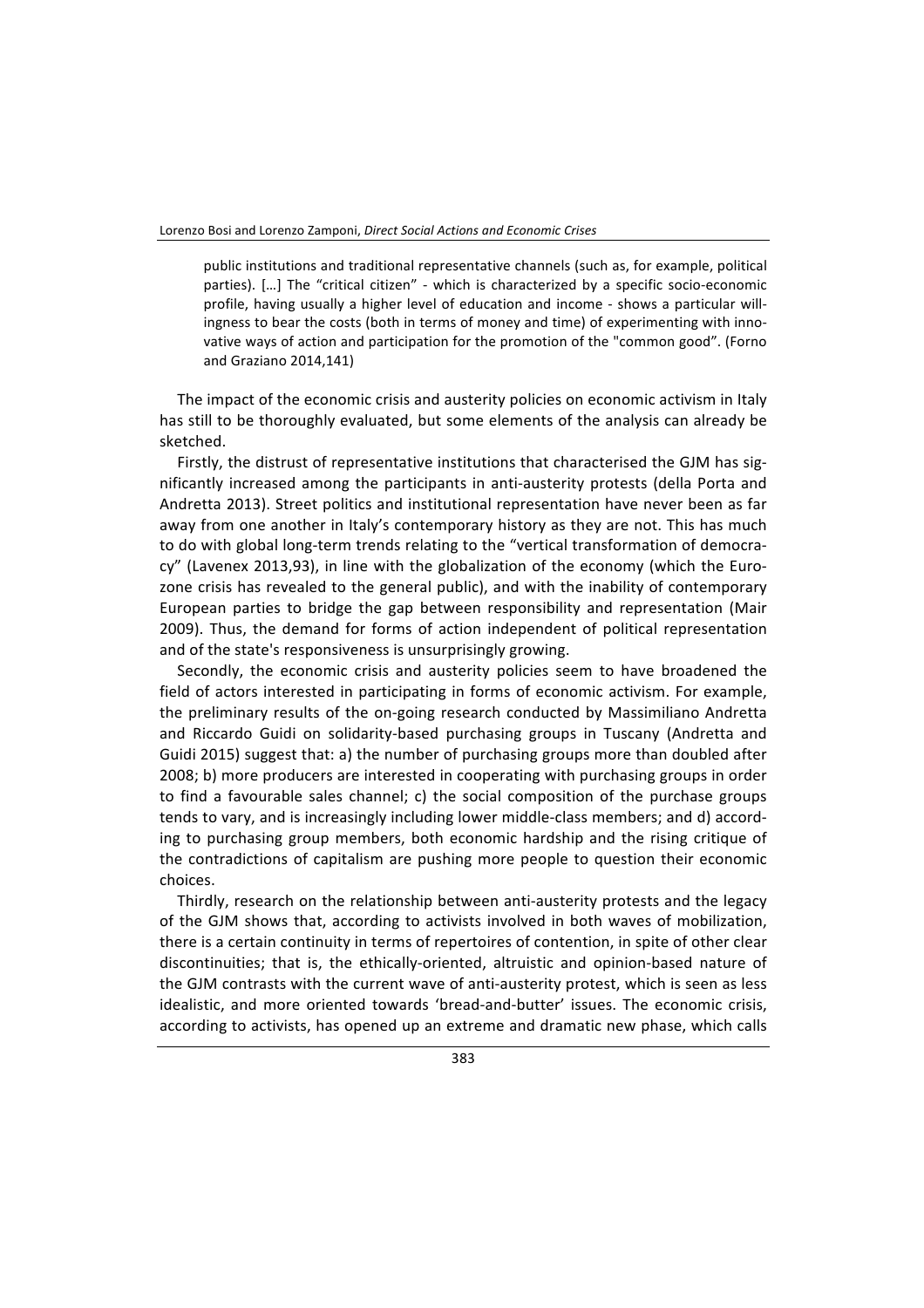for urgent and concrete action, instigating a shift from the altruistic approach of the GJM to a more materialistic point of view (Zamponi and Daphi 2014, 212-213). Thus, the concreteness of DSAs and their potential to materially constitute an attempt to change society seem to resonate with this sentiment, increasing the potential pool of actors participating in them. Furthermore, this shift towards attitudes that are considered more materialistic than those characterising the GJM may play a role in adapting and reshaping such practices.

To sum up, in the relationship between the current phase of social movement mobilization and that of the GJM of the early 2000s, we observe the easily recognisable presence of the diffusion of tactics from an earlier movement to a later one - what social movement scholars have called the spillover effect (Meyer and Whittier 1994; Whittier 2004). Furthermore, we observe significant changes in the adoption of such practices in the context of economic crisis and austerity policies: the broadening of the field of potential participants, determined by economic (in the sense of the crisis), political (in the sense of the increasing distrust towards representative institutions) and cultural (in the sense of a growing critique of capitalism, and a growing appetite for immediate and concrete action) factors, seems to have at least partially changed the social composition and the political meanings of these forms of action. Research on these processes is still at an embryonic phase, and more empirical analyses are needed in order to verify these hypotheses, and to formulate more developed explanations.

### **6. Discussion and Conclusions**

In our work we have shown that DSAs, which are often described as new, unexpected and unprecedented in the context of the contemporary economic crisis, in fact have recognisable antecedents in the economic crisis of the 1970s and in the GJM of the early 2000s. We discuss now the similarities and differences between DSAs at these different points in time, focusing in particular on the ones that seem more relevant to the main focus of this article. Finally we conclude by suggesting possible way forwards in further developing this research topic.

If we have shown that some of the DSAs that we currently observe in Italy have quite recognisable precedents in the 1970s, we should not fail to note that it is the least confrontational components of the 1970s DSA repertoires that current social actors seem to draw upon. Occupations, for example, seem more frequent than self-reductions. This pattern can partially be explained by differences in the composition of the actors behind DSAs then and now. If in the 1970s, as we have said, the extra-parliamentary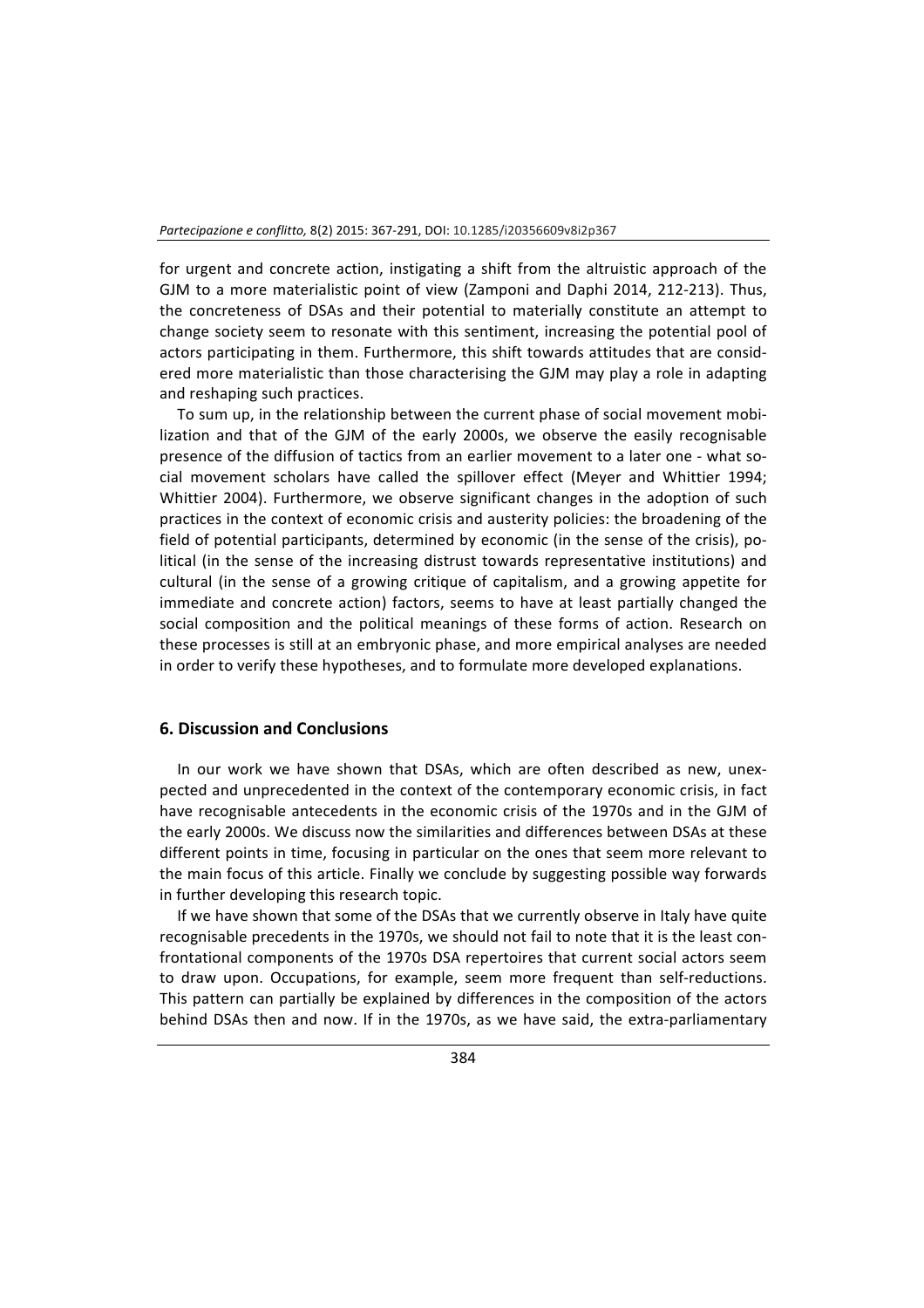left movement was utilising such repertoires partly as a way to cope with a declining level of mobilization during a period marked by a high level of violent (e.g. armed) conflict (Tarrow 1989), now such repertoires are employed by a wider set of actors, characterized by a more pluralist political background than that of the extra-parliamentary left of the 1970s. They are also being directed more towards initiating a new wave of protest than coping with a decline in mobilization. It seems clear that more confrontational forms of DSA were accepted in the left-wing subculture of 1970s, which would today be difficult to garner any sympathy for. In the background to this stark difference is the much lower level of political conflict preceding the current moment, as well as the explicit goal of many of the relevant actors to address the largest possible part of Italian public opinion, far beyond the most politicized sectors. This testifies to how violence is culture-dependent. That is, much of what would be considered violent in one society can be perceived as non-violent in another one, or in another historical period (Rucht 2004). However, despite these differences, which we are not denying, the similarities with the 1970s seem to show some form of visible relationship between a context of economic hardship and the extended use of DSAs. This might depend on certain grievances generated by the structural context, on the change in the composition of movements produced by the crisis, and on the withdrawal by the state from certain fields of society, as part of the direct consequences of austerity policies and welfare retrenchment.

With the GJM of the early 2000s, we have seen a very similar presence of DSAs, particularly in terms of economic activism, critical consumerism, purchasing groups, and so forth. There appears to be a continuity in economic activism that attributes political meaning to market behaviour, but the economic crisis seems to favour a recontextualisation and reshaping of these practices. If, in the early 2000s, activists of the GJM were involved in such DSAs partly as a way of building a collective identity through private action, now these forms address a wider audience, beyond the bounds of organized politics. DSAs are being reshaped, shedding some of their more "altruistic" and ideological layers, and taking on a more materialistic character. The same discursive and organisational tools that ten years ago were used to enforce international solidarity and global justice are now used to cope with the economic crisis.

The relationship between repertoires of contention and movement evolution (from a focus on one issue to another) is a particularly interesting topic. Donatella della Porta, in her study of the evolution of the repertoire of contention of left-libertarian movements in Italy in the 1970s and 1980s, identified a clear correspondence between the shift of such movements from traditional socialist and class-based issues to environment-focused goals, and the adoption of more pragmatic attitudes in choosing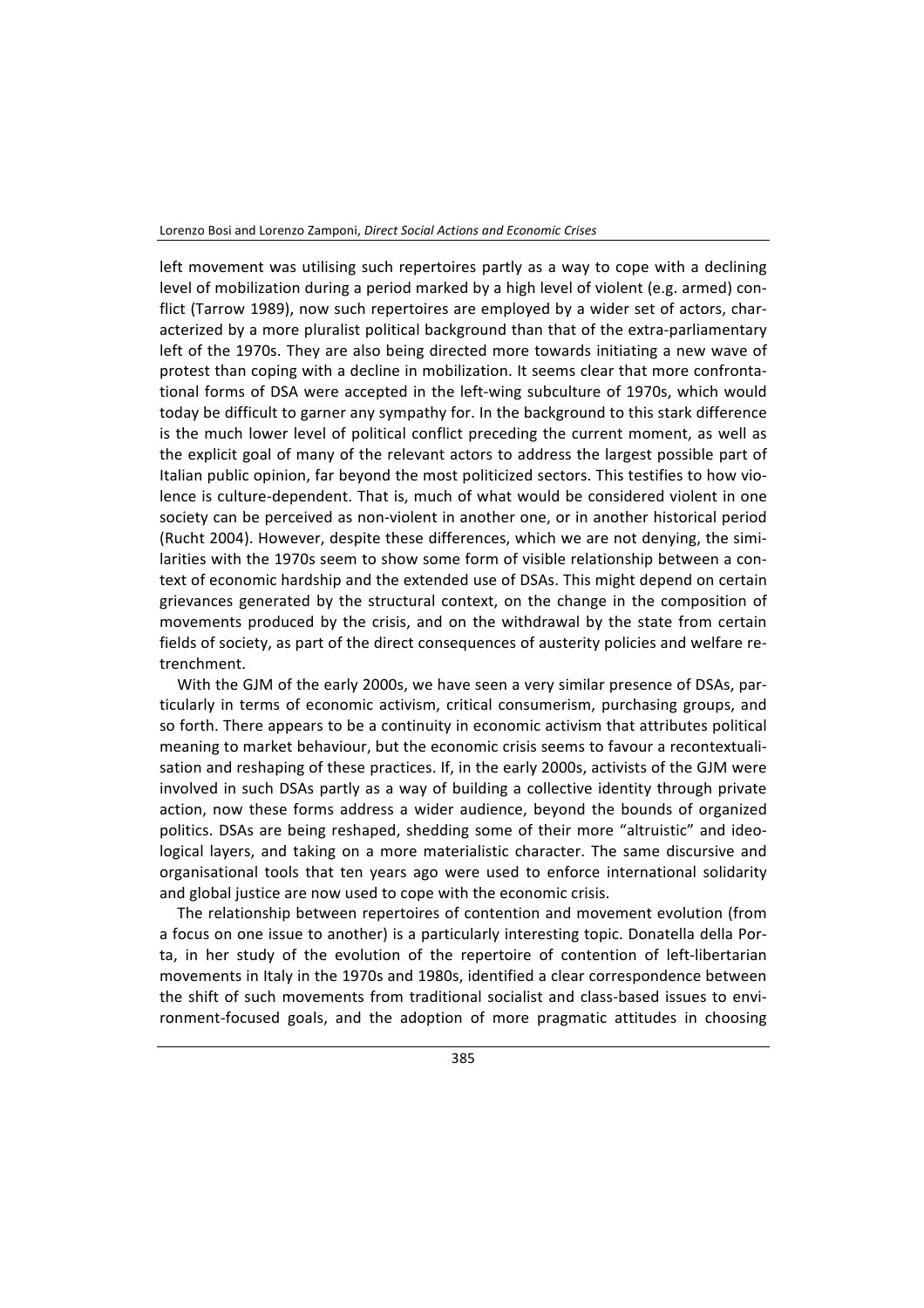forms of action  $-$  the latter becoming less and less confrontational, "with an increasing tendency to bargain" (della Porta 1995, 36). What we observe in our analysis is that the renewed salience of economic issues, in line with the current context of economic crisis and austerity, seems to bring back some elements of the repertoire of action of the 1970s, albeit at a lower level of confrontation. This may be due to both the different stage of the protest cycle that is involved (it is now in its initial phase) and to changed political context. Meanwhile, the converse seems to happen to DSAs elaborated in the pragmatic and rarely confrontational context of GJM economic activism, when they are reshaped and recontextualized in times of economic crisis and austerity, and in the midst of structural injustices and the rise in material needs. It is at this point that they seem to evolve towards a more radical form. The use of DSAs seems to be connected to a need for urgency and concreteness typical of a context of crisis, as well as to an increasing distrust of political authorities.

This article, through the analysis of similarities and differences in the use of DSA in Italy in three different periods, proposes hypotheses on the role of the socio-economic context, of the most relevant actors and of the constituencies they address. In order to deepen our knowledge of the similarities and differences that we have started to describe in this article, and to verify these hypotheses, some systematic empirical research is clearly needed. In particular, a deep qualitative analysis of DSAs might well help us to shed light both on the processes we have described in this article, and on more detailed mechanisms. These might include the diffusion of such practices in time (collective memory, abeyance structures, etc.), the connection between their emergence and economic, social and political contexts, and the factors that influence activists as they choose from different repertoires of contention, while attempting to act strategically. Our aim would then be to trace the trajectory of such practices across time, underlining how the use of DSAs goes through phases of visibility and latency, and looking at which different actors adopt them, as well as why these practices are adopted in specific periods. However, DSAs are quite distinctive social movement practices, which we believe, because of their low level of visibility, are less conducive to being studied through the protest event analysis method than through ethnographic research in contemporary movements (Balsiger and Lambelet 2014), and through archival research and interview-based oral history pertaining to past mobilizations (Bosi and Reiter 2014).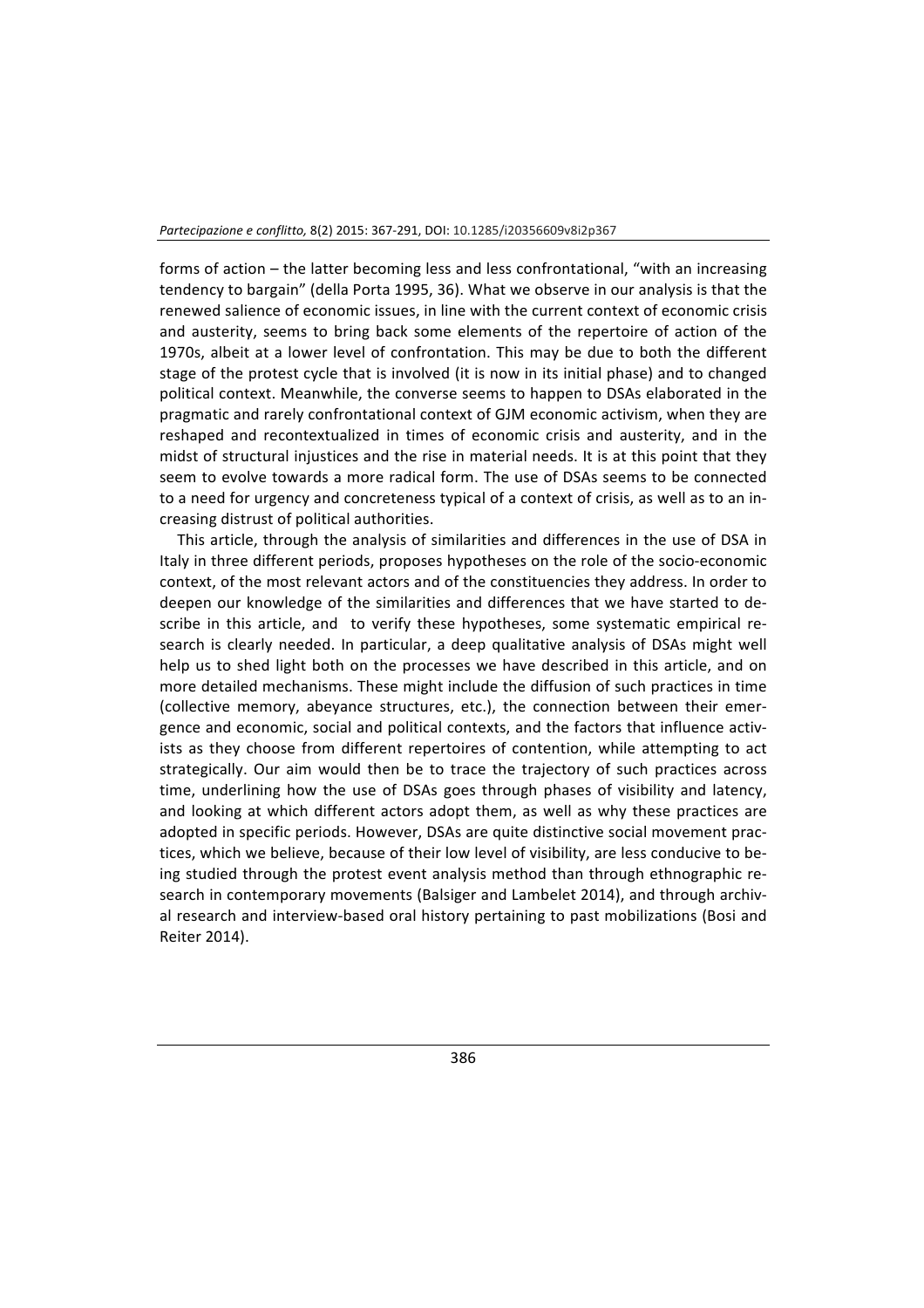Lorenzo Bosi and Lorenzo Zamponi, *Direct Social Actions and Economic Crises*

#### **References**

- Abitare nella Crisi (2013), "Report e audio dell'incontro nazionale di Abitare nella crisi a Porto Fluviale". Abitare nella Crisi [online] 4 Jun. Available at:
- <http://www.abitarenellacrisi.org/wordpress/2014/12/04/2112-assemblea-a-milanoreport-dellincontro-di-abitare-nella-crisi/> (Accessed on 2 December 2014)
- Adinolfi F., M. Bascetta, M. Giannetti, M. Grispigni, P. Moroni, L. Quagliata and B. Vecchi (1994) Comunita' virtuali. I centri sociali in Italia, Rome: Manifestolibri.
- Alemanni F., L. Gheddo, P. Rispoli and S. Sburlati (1975), *Autoriduzione: cronache e ri*flessini di una lotta operaia e popolare: settembre/dicembre 1974, Milan: Sapere Edizione.
- Balsiger P. and A. Lambelet (2014), "Participant Observation", in D. Della Porta (eds.) *Methodological Practices in Social Movement Research, Oxford: Oxford University* Press, pp. 144-173.
- Bonomo B. (2014) "Le lotte per la casa alla Magliana negli anni Settanta", Mondo con*temporaneo*: 176-182
- Bosi L. and H. Reiter (2014), "Historical Methodologies: Archivial Research and Oral History in Social Movement Research", in D. Della Porta (eds.), *Methodological Practices in Social Movement Research, Oxford: Oxford University Press, pp. 117-143.*
- Bramall R. (2013), The Cultural Politics of Austerity, Basingtoke: Palgrave Macmillan.
- Caruso L. (2014), "Il ritorno del rimosso. Conflitti di lavoro nella crisi italiana", in A. Altieri and L. Raffini (eds.), *La nuova politica. Mobilitazioni, movimenti e conflitti in Ita*lia, Napoli: EdiSES, pp. 29-49.
- Cecchi R., G. Pozzo, A. Seassaro, G. Simonelli, C. Sorlini (1978), *Centri Sociali autogestiti e circoli giovanili*, Milano: Feltrinelli.
- Cherki E. and M. Wieviorka (1980), "Autoreduction Movements in Turin", Semiotext 3(3): 72-78.
- Ciccarelli R. (2014) "Cartografia del quinto stato: sindacati, mutualismo e consorzi politici". [online] Available at:
- <https://www.academia.edu/8611690/Cartografia\_del\_quinto\_stato\_sindacati\_mutua lismo\_e\_consorzi\_politici> (Accessed 4 December 2014)
- Circoli proletari giovanili di Milano (eds., 1977), *Sarà un risotto che vi seppellirà*, Milan: Squi/libri.
- Controinformazione (1974), "Milano: la spesa politica", (5-6): 12-13.

Cuninghame P. G. (2002), *Autonomia: a movement of refusal: social movements and* social conflict in Italy in the 1970s, Unpublished PhD thesis, Middlesex University. Daolio A. (eds., 1974), *Le Lotte per la Casa in Italia*, Milano: Feltrinelli.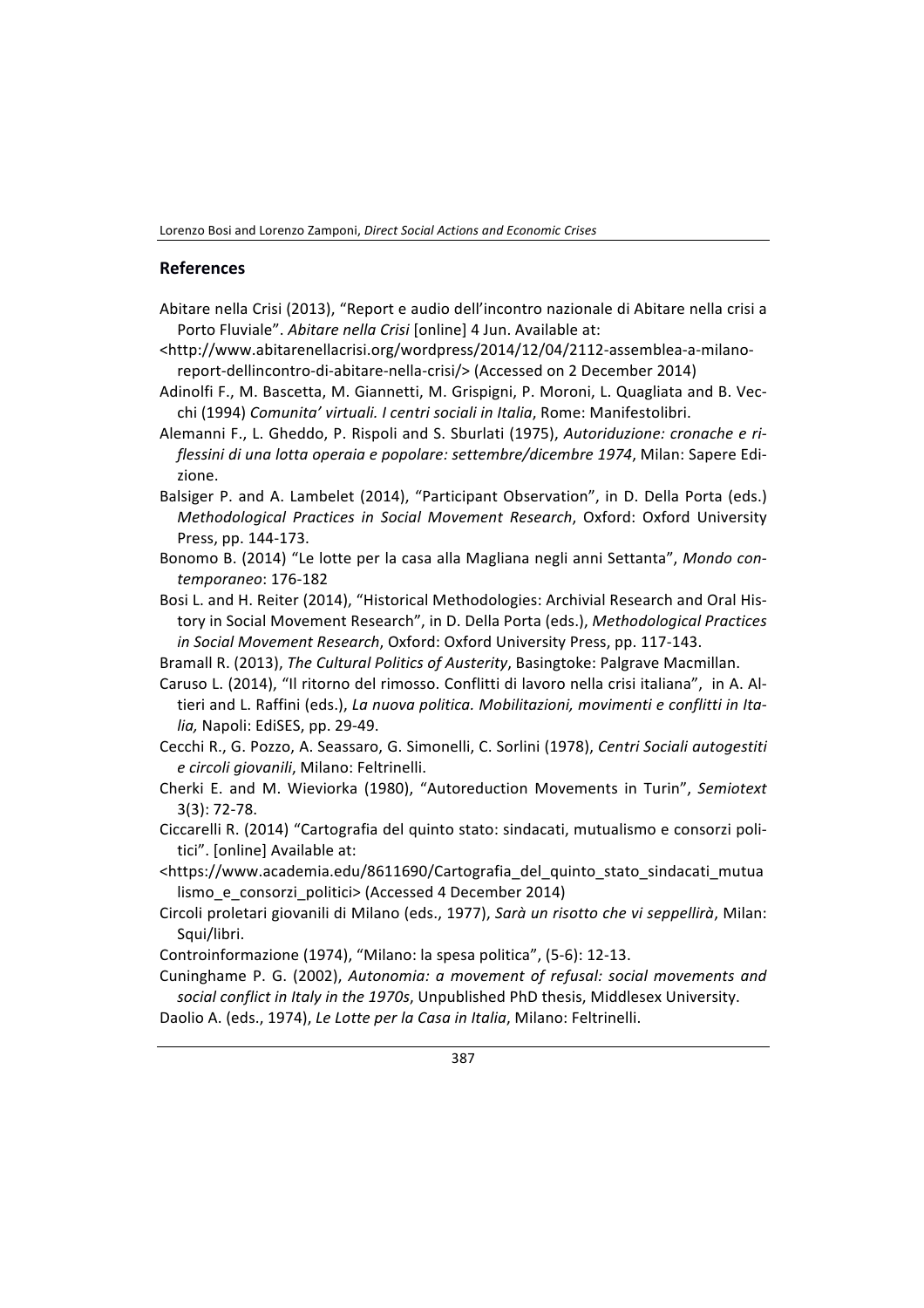- Della Porta D. (1995) Social Movements, Political Violence and the State, Cambridge: Cambridge University Press.
- Della Porta D. (2005), "Multiple Belongings, Tolerant Identities, and the Construction of "Another Politics": Between the European Social Forum and Local Social Fora", in Della Porta, D. and Tarrow, S. (eds.) *Transnational Protest and Global Activism*, Rowman and Littlefield, pp. 175-202.
- Della Porta D. (2015), *Social Movements in Times of Austerity: Bringing Capitalism Back Into Protest Analysis*, London: Polity.
- Della Porta D. and M. Andretta (2013), "Protesting for Justice and Democracy: Italian Indignados?", *Contemporary Italian Politics* 5 (1): 23–27
- Della Porta D. and M. Diani [2006 (1996)], *Social Movements. An Introduction*, Oxford: Blackwell Publishing.
- Della Porta D. and A. Mattoni (eds., 2014), *Spreading Protest. Social Movements in Times of Crisis,* Colchester: ECPR Press.
- Deriu, F. (2009) "Lavori di casa. Le occupazioni a Roma". *Ingenere* [online] 18 Dec. Available at: <http://www.ingenere.it/articoli/lavori-di-casa-le-occupazioni-roma> (Accessed 4 December 2014)
- Diani M. (2005), "Cities in the World: Local Civil Society and Global Issues in Britain." pp. 45-70, in: D. Della Porta and S. Tarrow (eds.) *Transnational Protest and Global* Activism, Rowman and Littlefield.
- Echaurren P. and C. Salaris (1990), *Controcultura in Itali 1967-1977. Viaggio nell'underground*, Milan: Bollati Booringhieri.
- Forno F. and P. Graziano (2014), "Sustainable community movement organisations", *Journal of Consumer Culture* 14(2): 139-157.
- Gagliardi, A. (2014) "Sacrifici e Desideri". Il movimento del '77 nell"italia che Cambia" *Mondo Contemporaneo* 10 (1): 75-94.

Ginsborg, P. (1990), *Storia d'Italia dal dopoguerra a oggi*, Turin: Einaudi.

Giorgi A. (2014), "Le mobilitazioni dei lavoratori della cultura, dell'arte e dello spettacolo", in A. Altieri and L. Raffini (eds.) La nuova politica. Mobilitazioni, movimenti e con*flitti in Italia, Napoli: EdiSES, pp. 91-113.* 

Giugni M. and J. Lorenzini (2014), "Hypotheses on citizens' political reactions to economic crises" LIVEWHAT report:

http://www.livewhat.unige.ch/wp-content/uploads/2014/02/LIVEWHAT\_D1.2.pdf

Grispigni M. (1997), *Il Settantasette: un manuale per capire, un saggio per riflettere*, Milano: il Saggiatore.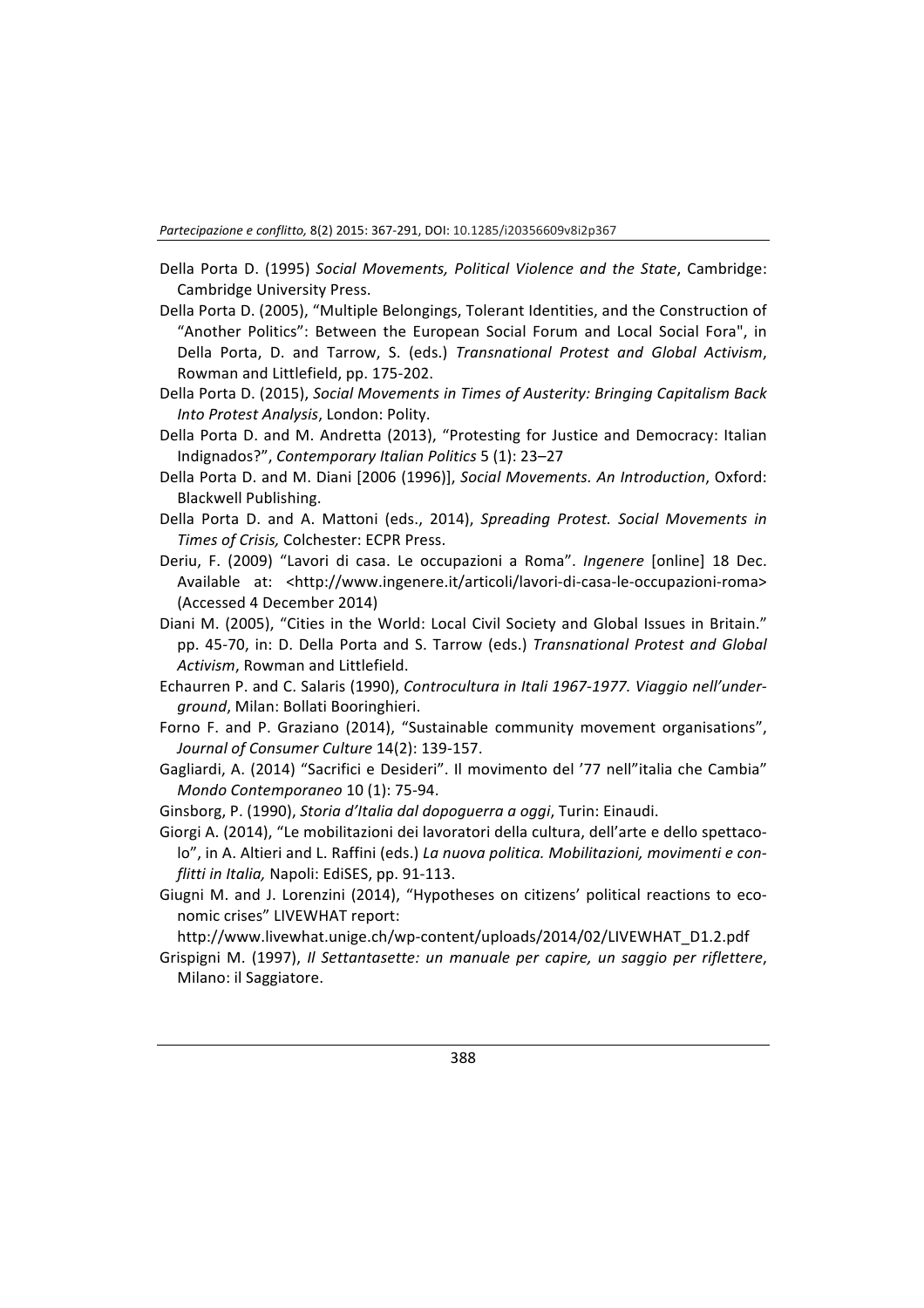Lorenzo Bosi and Lorenzo Zamponi, *Direct Social Actions and Economic Crises*

- Guidi R. and M. Andretta (2015) "Resilience and Positive Protest. How Italian Solidarity-Based Purchase Groups Change in Times of Crisis and Austerity?", Partecipazione e *Conflitto*, 8(2): 443-477.
- Holloway J. [2005 (2002)], *Change the World without Taking Power*, London: Pluto.
- Holloway J. (2010), *Crack Capitalism*, London: Pluto.
- Ibba A. (1995), *Leoncavallo. 1975-1995: venti anni di storia autogestita*, Genoa: Costa & Nolan.
- Kriesi H. (2012), "The Political Consequences of the Financial and Economic Crisis in Europe: Electoral Punishment and Popular Protest", Swiss Political Science Review 18  $(4): 518-522.$
- Laganà G., M. Pianta and A. Segre (1982), "Urban social movements and urban restructuring in Turin 1969-76", *International Journal of Urban and Regional Research*, 6(2): 223-245.
- Lavenex S. (2013), "Globalization and the Vertical Challenge to Democracy", in Kriesi H., Lavenex, S., Esser, F., Matthes, J., Buhlmann, M. and Bochsler, D. (eds.) Democracy in *the Age of Globalization and Mediatization*, Oxford: Palgrave Macmillan, pp. 91-124.
- Lumley R. (1990), *States of Emergency. Cultures of Revolt in Italy from 1968 to 1978*, London: Verso.
- Kousis M. and M. Paschou (2014), *Portraying Alternative Forms of Resilience in Hard Economic Times: Theoretical and Methodological Considerations*. Paper presented at the ECPR General Conference in Glasgow, 3-6 September.
- Maggio M. (2005), "Movimenti urbani e partecipazione", Archivio di studi urbani e re*gionali* 82: 175-183.
- Mair P. (2009), "Representative versus Responsible Government", MPIfG Working Paper 09/8. Cologne: Max Planck Institute for the Study of Societies.
- Marecelloni M. (1979), "Urban movements and political struggles in Italy", Internation*al Journal of Urban and Regional Research* 3 (4): 251-268.
- McAdam D. (1983), "Tactical Innovation and the Pace of Insurgency", *American Sociological Review,* 48: 735-54.
- Meyer D. and N. Whittier (1994), "Social Movements Spill-Over", Social Problems, 42 (2): 277-297.
- Melucci A. (1989), *Nomads of the Present*, London: Hutchinson.
- Mudu P. (2012), "I centri sociali italiani: verso tre decadi di occupazione e di spazi autogestiti." Partecipazione e Conflitto, 5 (1): 69-92.
- Nurra M. and M. Azzu (2011), *Asinara revolution*, Milano: Bompiani.
- Panvini G. (2014), *Cattolici e violenza politica. L'altro album di famiglia del terrorismo italiano*, Venezia: Marsilio editori.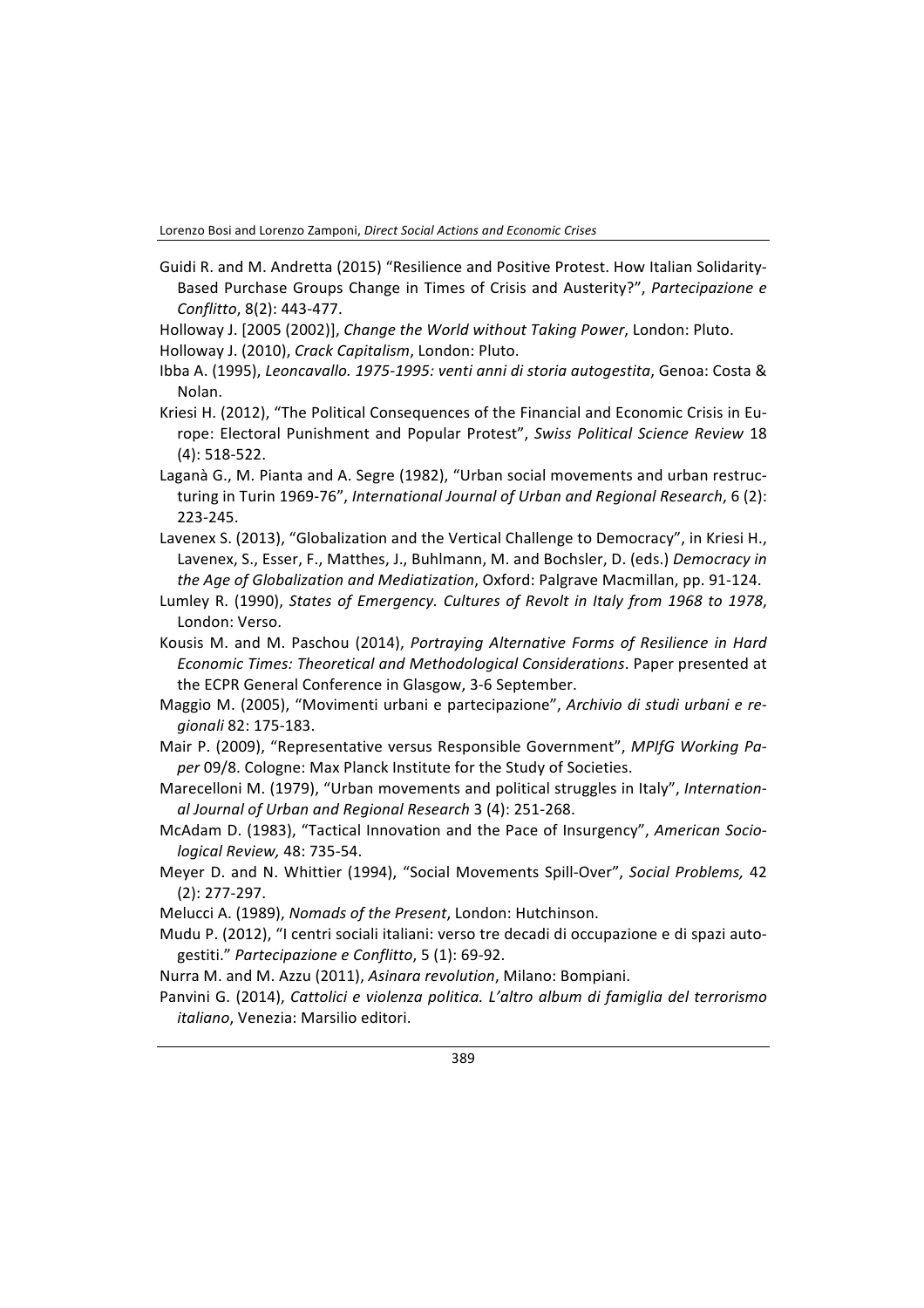Pruijt H. (2012), "Le occupazioni in Europa", *Partecipazione e Conflitto*, 5 (1): 19-44.

- Rucht D. (2004), "Violence and New Social Movements", in W. Heitmeyer and J. Hagan (eds.), *International Handbook of Violence Research*. Dordrecht/Boston/London: Kluwer Academic Publishers, pp. 369-383.
- Salvati M. (1979), "Muddling through: Economics and politics in Italy 1969–1979", *West European Politics*, 2 (3): 31-48.
- Sorlini C. (eds., 1978), *Centri sociali autogestiti e circoli giovanili. Un indagine sulle strutture associative a Milano*, Milan: Feltrinelli.
- Taylor V. (1989), "Social movement continuity: The women's movement in abeyance", *American Sociological Review* 54: 761–775.
- Taylor V. and N. Van Dyke (2004), ' "Get Up, Stand Up": Tactical Repertoires of Social Movements', in D.A. Snow, S.A. Soule and H. Kriesi (eds.) The Blackwell Companion to Social Movements, Oxford: Blackwell, pp. 242-261.
- Tarrow S. [1998 (1994)], *Power in Movement-Social Movements and Contentious Poli*tics, Cambridge and NY: Cambridge University Press.
- Tarrow S. (1989), *Democracy and Disorder: Protest and Politics in Italy 1965-1975*, Oxford: Oxford University Press.
- Tilly C. (1978), *From Mobilization to Revolution*. Reading, MA: Addison Wesley.
- Whittier N. (2004), 'The Consequences of Social Movements for Each Other', in D.A. Snow, S.A. Soule and H. Kriesi (eds.) The Blackwell Companion to Social Movements, Oxford: Blackwell, pp. 531-551.
- Wright S. (2002), *Storming heaven: class composition and struggle in Italian autonomist Marxism*, London: Pluto Press.
- Zamponi L. and P. Daphi (2014), "Breaks and continuities in and between Cycles of Protest. Memories and Legacies of the Global Justice Movement in the Context of Anti-Austerity Mobilisations." in D. della Porta and A. Mattoni (eds.) Spreading Protest. Social Movements in Times of Crisis, Colchester: ECPR Press, pp. 193-225.

#### **Acknowledgments**

In addition to the special issue editors and the two anonymous referees we wish to thanks Marco Giugni and Maria Kousis for their helpful comments and support on this article. This article was elaborated while the two authors were involved in the LIVEWHAT project (http://www.livewhat.unige.ch/), which has received funding from the European Union's Seventh Framework Programme for research, technological development and demonstration under grant agreement n° 613237.